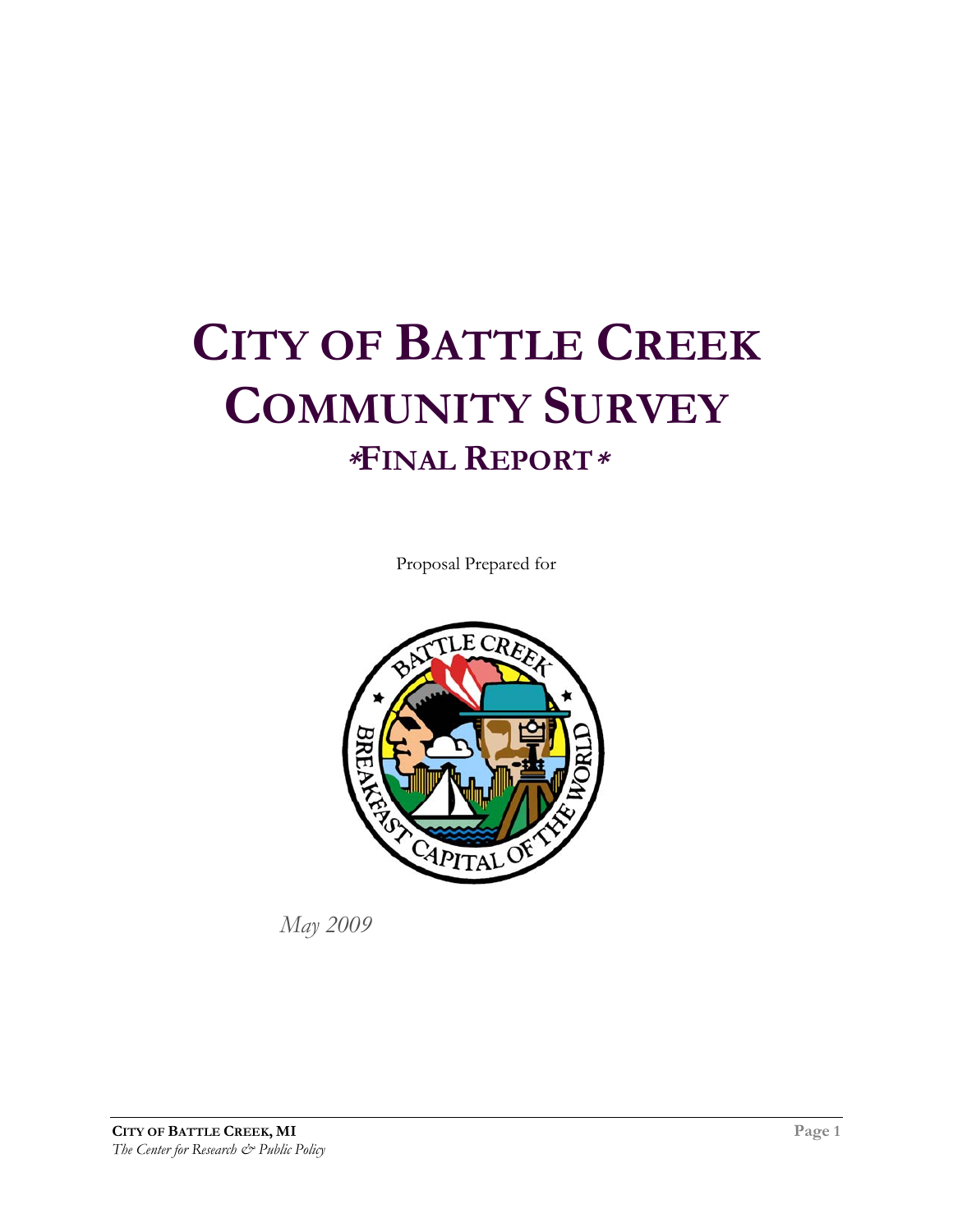#### **STATEMENT OF CONFIDENTIALITY AND OWNERSHIP**

All of the analyses, findings, data, and recommendations contained within this report are the exclusive property of the City of Battle Creek, Michigan.

As required by the Code of Ethics of the National Council on Public Polls and the United States Privacy Act of 1974, The Center for Research & Public Policy maintains the anonymity of respondents to surveys the firm conducts. No information will be released that might, in any way, reveal the identity of the respondent.

Moreover, no information regarding these findings will be released without the express written consent of an authorized representative of the City of Battle Creek, Michigan.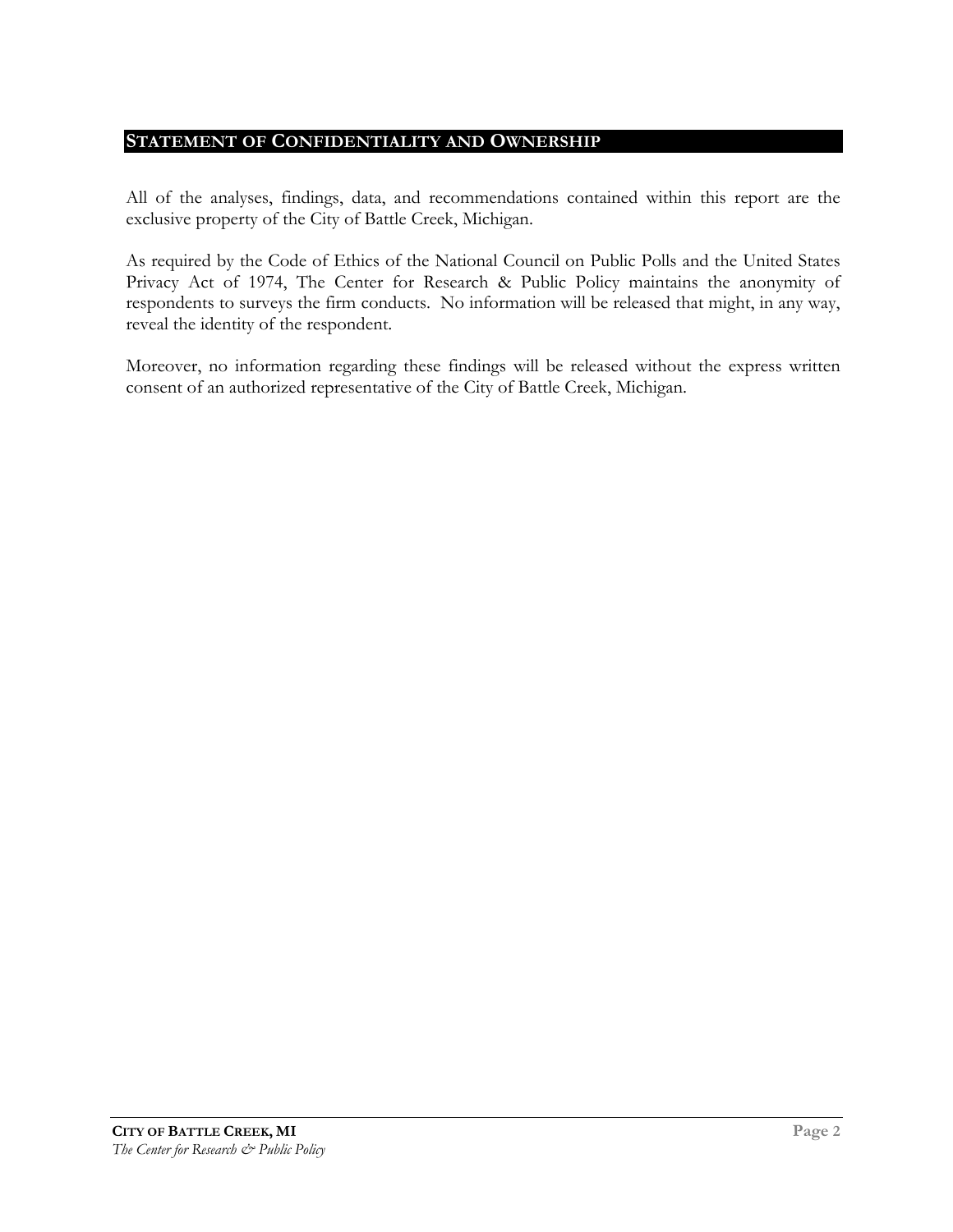## **TABLE OF CONTENTS**

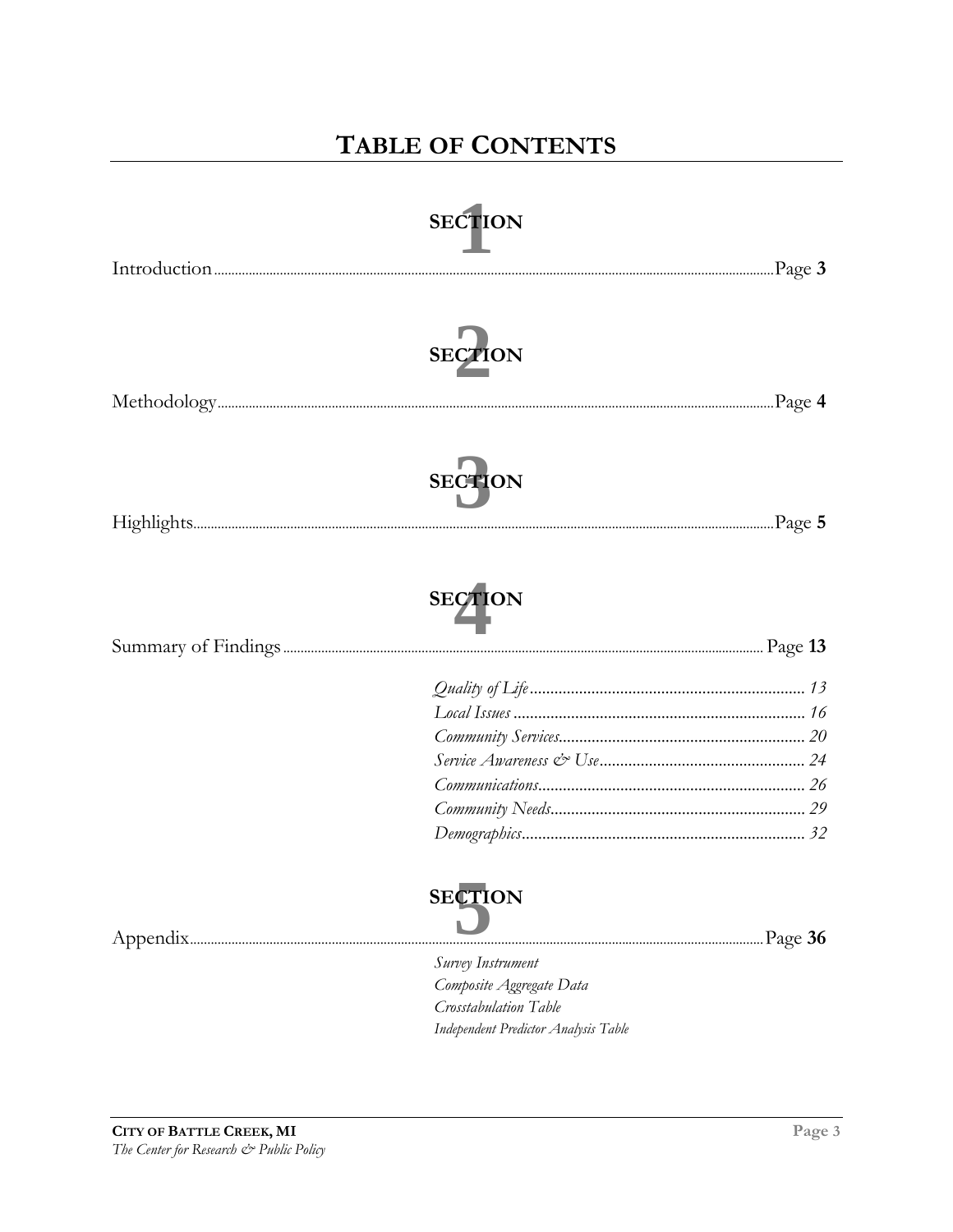# **1 INTRODUCTION**

The Center for Research & Public Policy (CRPP) is pleased to present the results to a *2009 Community Survey* designed to assist the City of Battle Creek, Michigan in understanding the levels of service satisfaction among Battle Creek residents.

The research study included a comprehensive telephone survey. Interviews were conducted among residents of Battle Creek by phone. CRPP, working together with Battle Creek officials, designed the survey instrument to be used when calling residents. This report summarizes statistics collected from a telephone survey administered April 13 – 24, 2009.

The City of Battle Creek, Michigan commissioned this study to independently and objectively collect views on City services, community needs and awareness of City policies.

Areas for investigation within this report include:

- $\triangleright$  Quality of life;
- $\triangleright$  Opinions on local issues;
- $\triangleright$  Ratings of community services;
- $\triangleright$  Awareness and use of City services;
- $\triangleright$  Communication methods;
- ¾ Unmet/under-met community needs; and
- > Demographics.

Section II of this report discusses the methodology used in the study while Section III includes highlights based on an analysis of the findings. Section IV is a summary of findings while Section V is an appendix containing copies of the survey instrument, composite aggregate data, crosstabulation table and Independent Predictor Analysis (Key Driver) table.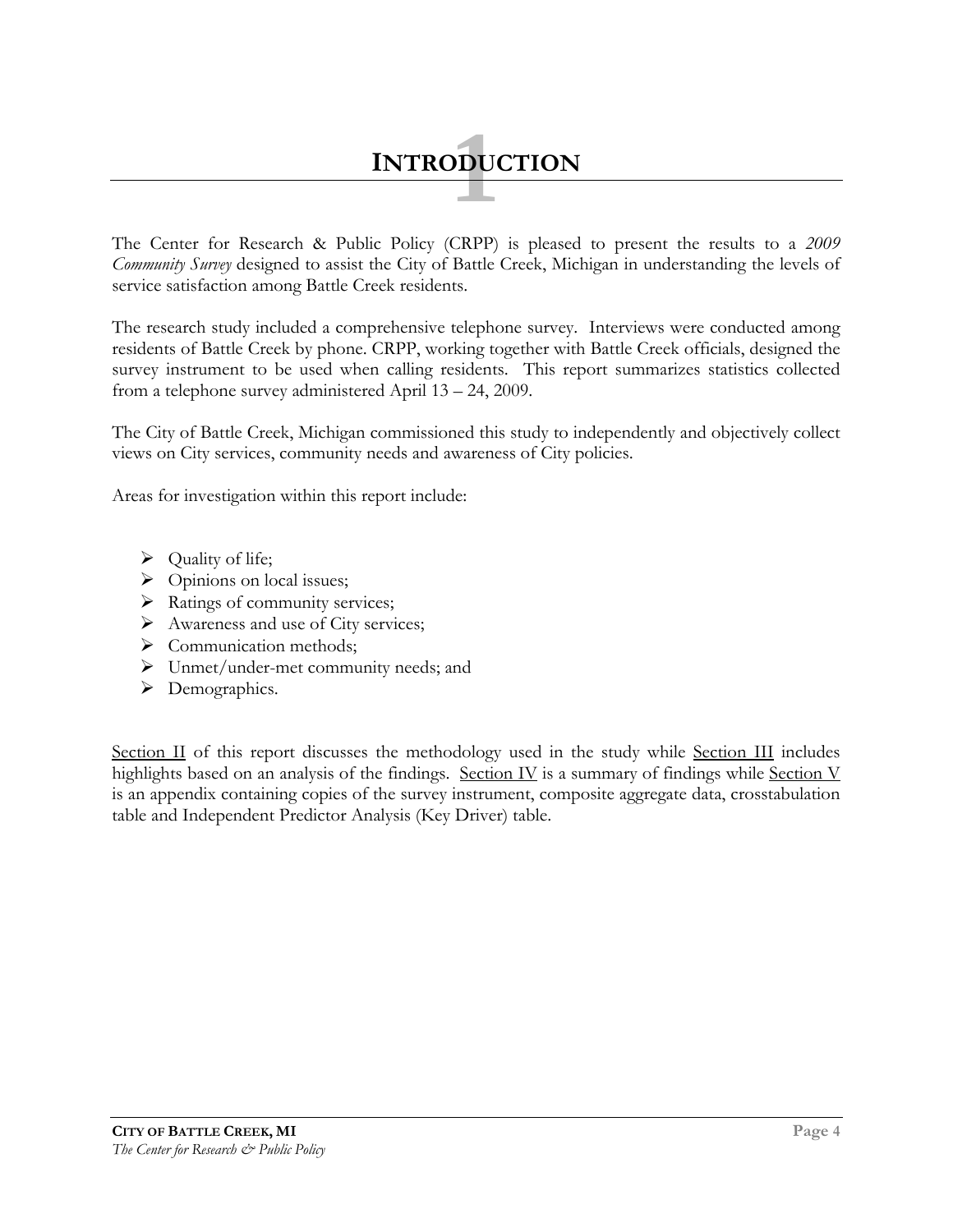

Using a quantitative research design, CRPP completed 500 interviews among Battle Creek, Michigan residents.

All telephone interviews were conducted April  $13 - 24$ , 2009 among residents of the City of Battle Creek, Michigan. Survey input was provided by officials of the City of Battle Creek.

Survey design at CRPP is a careful, deliberative process to ensure fair, objective and balanced surveys. Staff members, with years of survey design experience, edit any bias. Further, all scales used by CRPP (either numeric, such as one through ten, or wording such as strongly agree, somewhat agree, somewhat disagree, or strongly disagree) are balanced evenly. And, placement of questions is carefully accomplished so that order has no impact.

All population based surveys conducted by CRPP are proportional to population contributions within States, towns, and known census tract, group blocks and blocks. This distribution ensures truly representative results without under or over representation of various geographic or demographic groups within a sampling frame.

CRPP utilized a "super random digit" sampling procedure, which derives a working telephone sample of both listed and unlisted telephone numbers. This method of sample selection eliminates any bias towards only listed telephone numbers. Additionally, this process allows randomization of numbers, which equalizes the probability of qualified respondents being included in the sampling frame.

One survey instrument was used to elicit information from all Battle Creek residents. Respondents qualified for the survey if they confirmed to be a head of their household, at least eighteen years of age, and a current resident of Battle Creek.

Training of the researchers and a pre-test both occurred during the first night of fielding, which took place on April 13, 2009.

All telephone interviews were conducted from CRPP headquarters located in Trumbull, Connecticut. Research was conducted primarily during the hours of 5:00 p.m. and 9:00 p.m. weekdays.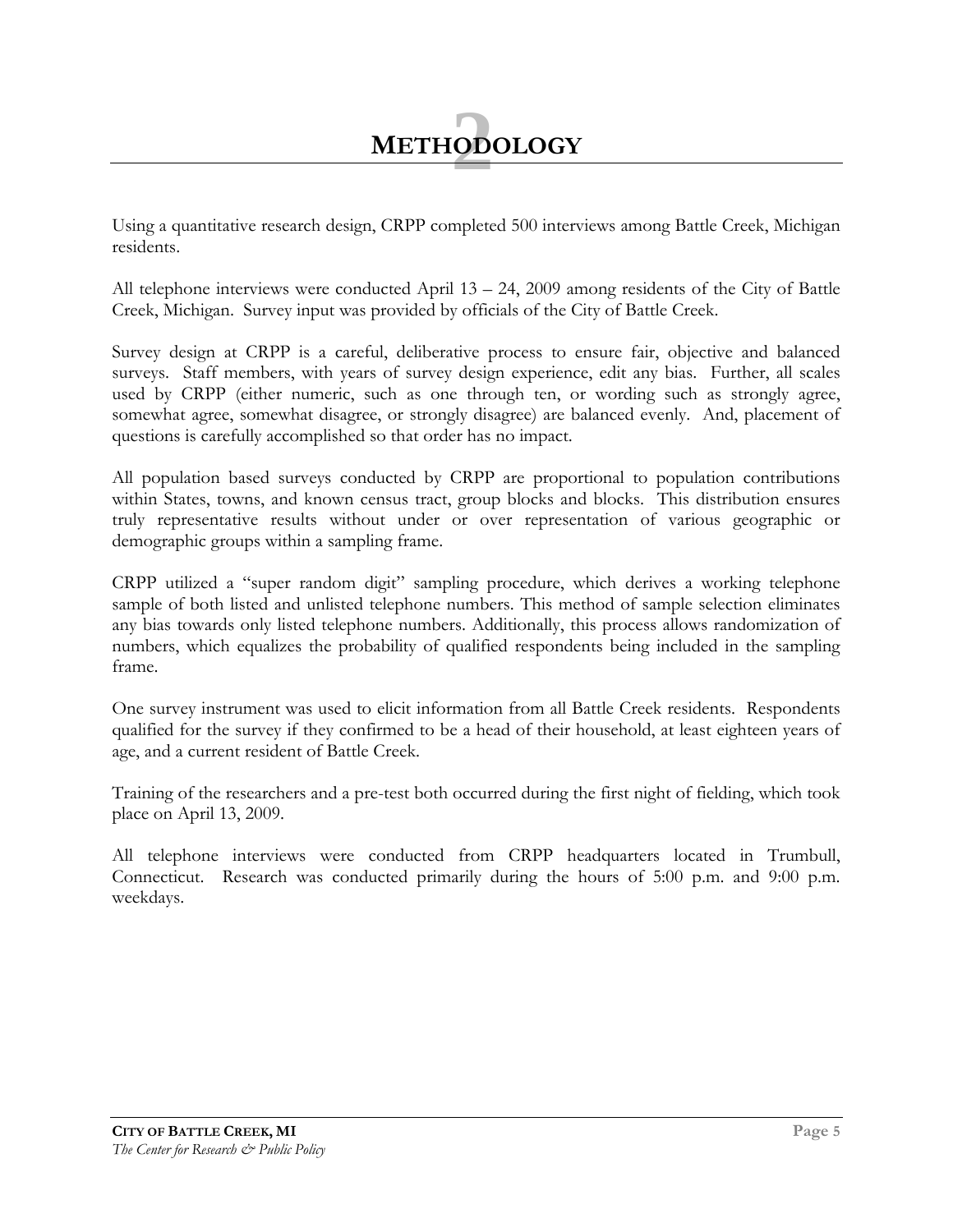CRPP researchers and senior staff completed all facets of this *2009 Community Survey*. These aspects included: survey design, sample stratification, pre-test, fielding, editing, coding, computer programming, analysis and report preparation.

Statistically, a sample of 500 completed telephone interviews represents an accuracy level of +/- 4.5% at the midpoint of a 95% confidence level.

In theory, a sample survey of Battle Creek residents would differ no more than  $+/-4.5%$  than if all residents were contacted and included in the survey.

That is, if random probability sampling procedures were reiterated over and over again, sample results may be expected to approximate larger population values within +/-4.5%.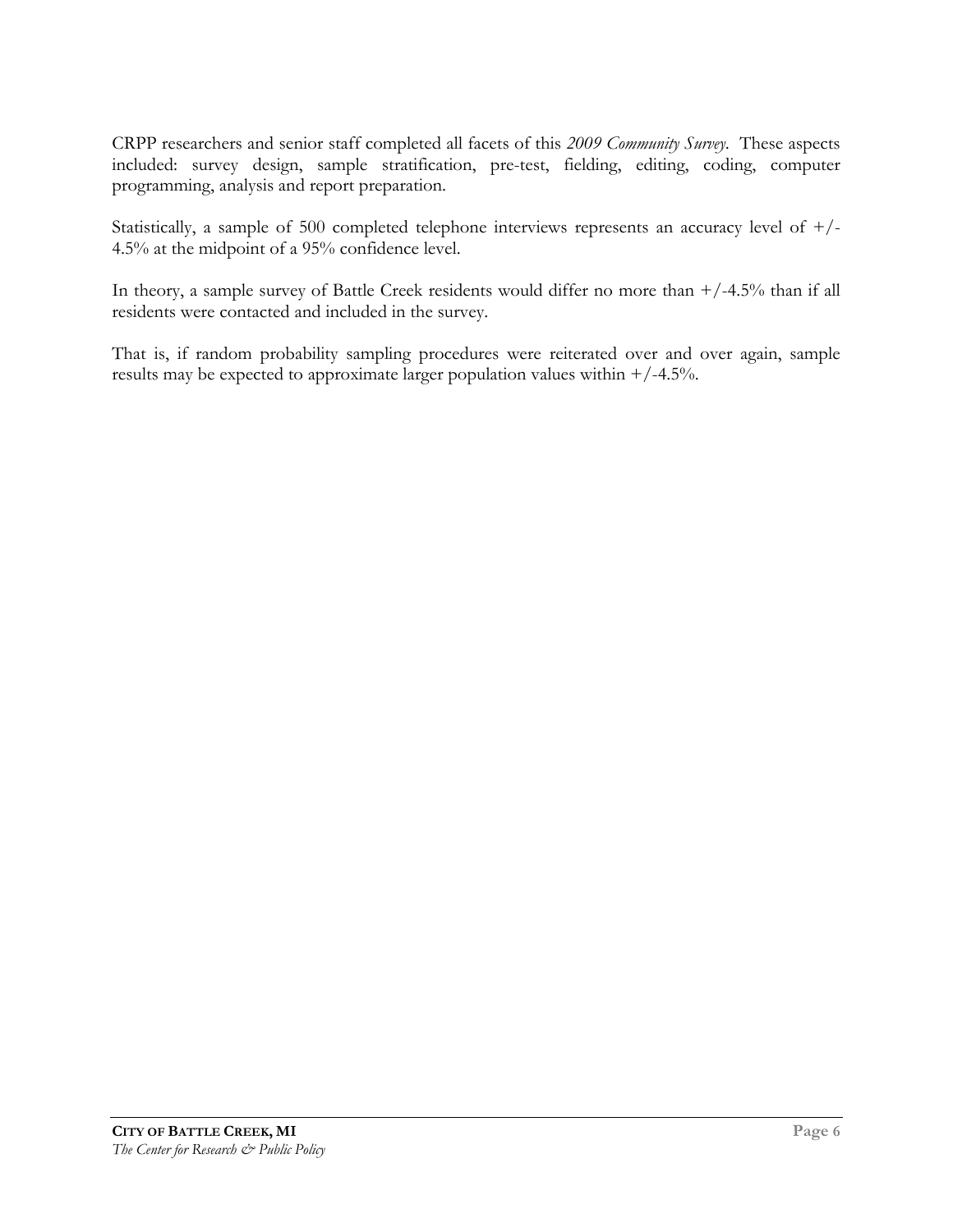## **QUALITY OF LIFE**

¾ **While the clear majority of all Battle Creek respondents, 89.6%, reported their overall quality of life as being either "very good" (20.2%) or "good" (69.4%), another 9.8% reported their quality of life as "poor" (7.2%) or "very poor" (2.6%).** 

**3 HIGHLIGHTS**

- ¾ **More than two-thirds of respondents, 69.4%, reported their overall quality of life in Battle Creek compared with two years ago as either "better" (8.0%) or "no change, but good" (61.4%). Just over one-quarter, 28.6%, reported their quality of life is "worse" (24.4%) or "no change, and poor" (4.2%) as compared with two years ago.**
- ¾ **The top reasons given for why respondents continue to live in Battle Creek were listed as: "birthplace" (33.4%), "work" (19.6%) and "location" (16.0%).**
- ¾ **"Friendly people" (19.0%), "close to family" (14.8%) and "it's my home" (14.2%) were reported most often as the things respondents like most about Battle Creek.**

#### **LOCAL ISSUES**

- ¾ **The top issues, on a local level, that respondents reported being most concerned with were listed as: "crime" (27.8%), "unemployment" (26.2%), "condition of roads" (16.0%) and "taxes" (14.2%).**
- ¾ **While half of all respondents, 50.4%, reported being "very aware" (27.8%) or "somewhat**  aware" (22.6%) the City banned the use of phosphorous in lawn fertilizers, another **48.4% reported being "somewhat unaware" (5.8%) or "not at all aware" (42.6%).**
- ¾ **Nearly three-quarters of all respondents, 73.6%, reported feeling either "very safe" (14.8%) or "somewhat safe" (58.8%) in the City of Battle Creek, while another 25.4% reported feeling "somewhat unsafe" (19.4%) or "very unsafe" (6.0%).**

#### **COMMUNITY SERVICES**

¾ **The top rated City or community services were listed as "fire department," "refuse/trash collection," and "street signs and signals" receiving an "excellent" or "good" rating of 87.4%, 86.8%, and 79.8% respectively.**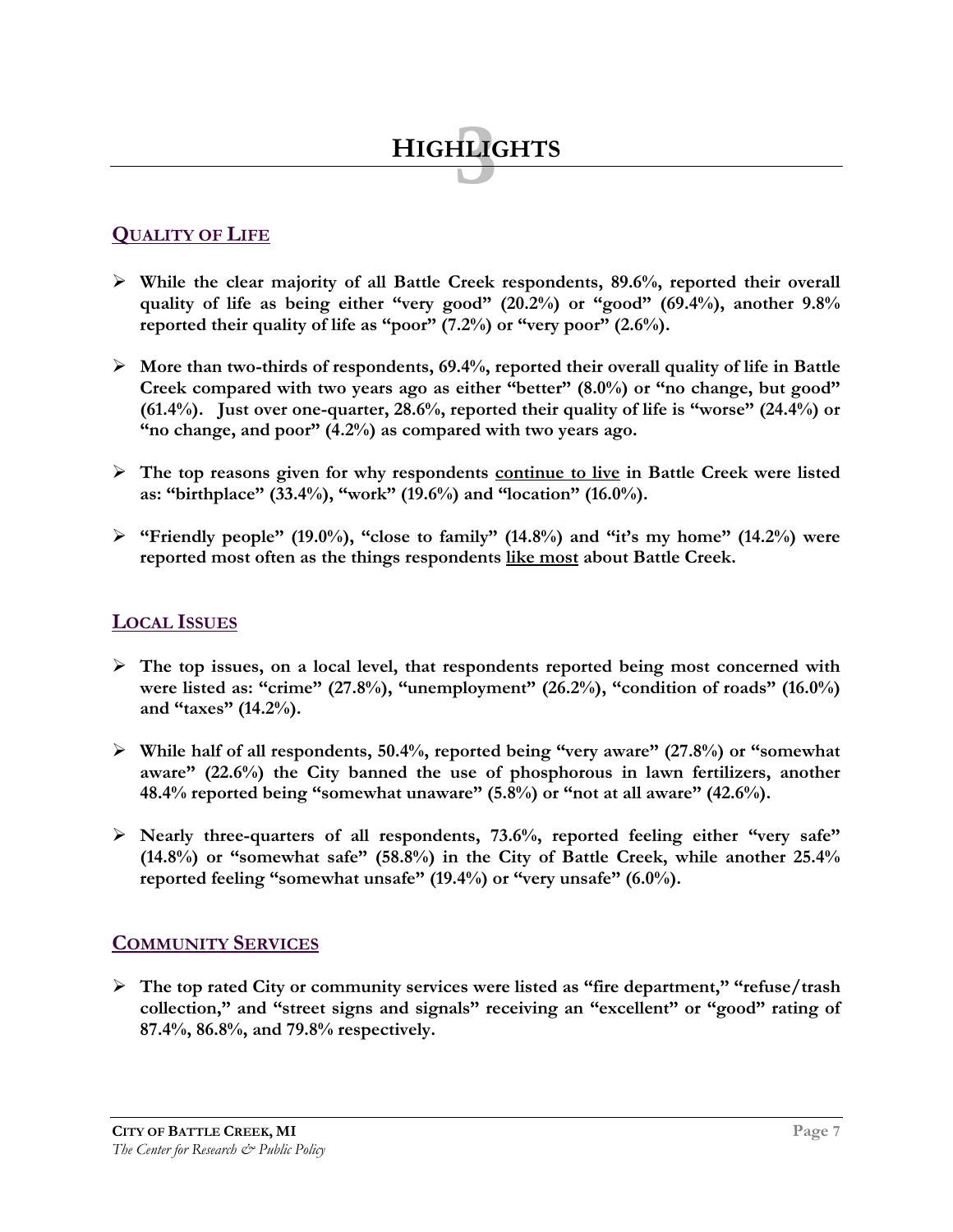- ¾ **Importantly, more than two-thirds of respondents, 67.0%, reported the City meets their service expectations either "always" (9.2%) or "most of the time" (57.8%).**
- ¾ **When asked to consider both the services provided by the City of Battle Creek and the taxes they pay to the City, 71.8% of respondents reported the value of the services were either "very good" (6.4%) or "good" (65.4%) for the amount of tax dollars they pay.**
- ¾ **While 70.8% of respondents reported they or their family participate in curbside recycling, another 28.0% do not.**
- ¾ **Over one-quarter of respondents, 29.5%, reported there was "nothing" the City could do to encourage them to participate in its curbside recycling program. This was followed by 22.6% of respondents reporting "provide a bin/don't have a bin."**

#### **SERVICE AWARENESS AND USE**

- ¾ **While 62.6% of respondents reported being "somewhat unlikely" (2.4%) or "not at all likely" (60.2%) to utilize an online bill payment services to pay certain City services such as their water bill, another 30.8% reported being either "very likely" (13.2%) or "somewhat likely" (17.6%).**
- ¾ **More than three-quarters of all respondents, 79.8%, reported visiting downtown Battle Creek within the past year, with 11.6% of those respondents visiting daily.**
- ¾ **Having "more stores" (24.6%), "more family restaurants" (10.2%) and "more activities" (9.8%) were reported most frequently when asked what the City could do to encourage residents to visit downtown more frequently.**

#### **COMMUNICATIONS**

- ¾ **Nearly three-quarters of all respondents, 71.8%, reported the City either "exceeds their expectations" (2.2%) or "meets their expectations" (69.6%) when thinking about the level of communication between the City government and its residents. Another 22.4% reported the City fails to meet their communication needs.**
- ¾ **Two-thirds of respondents, 66.0%, reported usually getting their news about City services from "newspapers." This was followed by "cable TV" (23.8%).**
- ¾ **In addition, a similar majority of respondents, 70.2%, also reported looking in "newspapers" to get information on upcoming City sponsored events and activities. Again, this was followed by "cable TV" (22.4%).**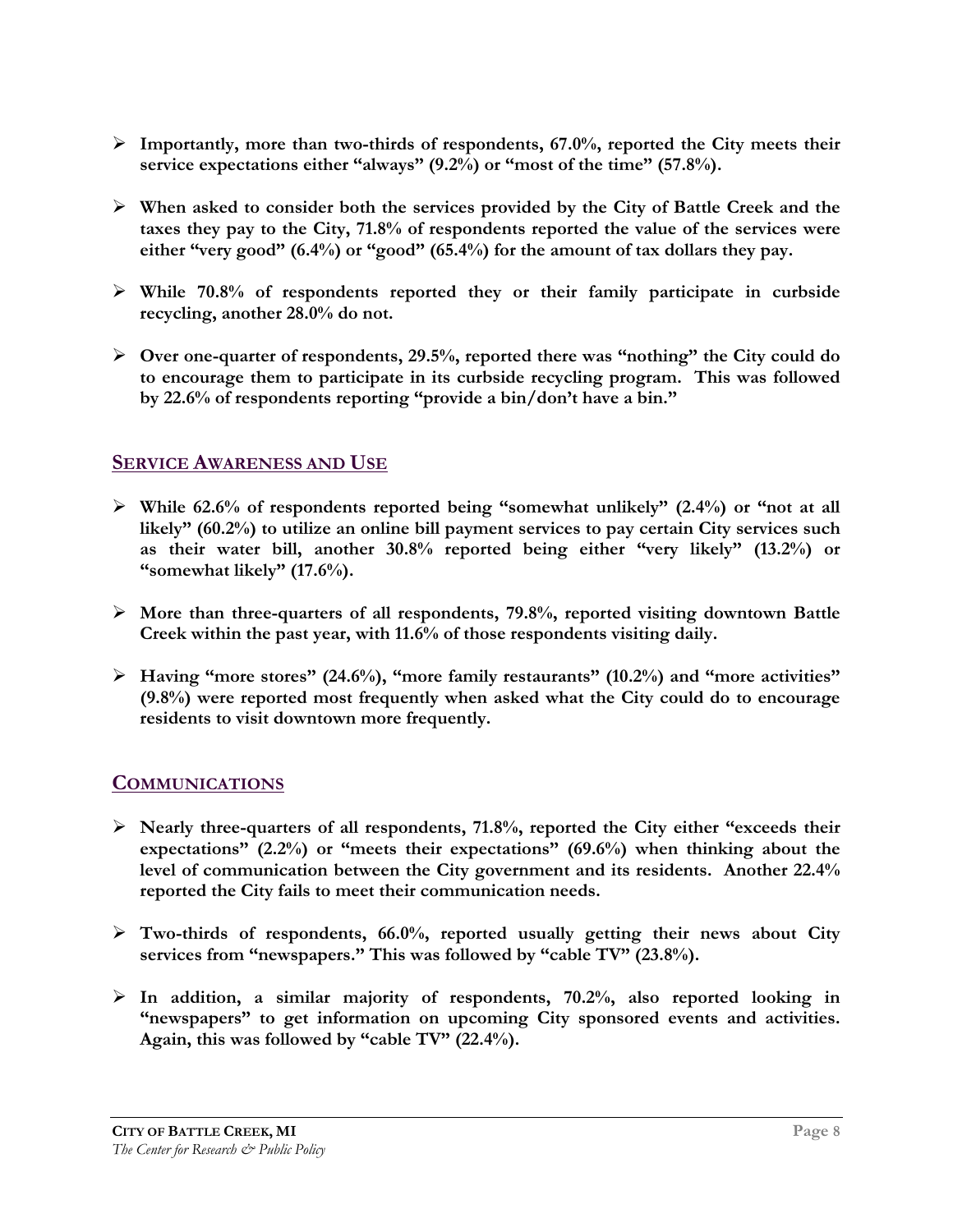¾ **Those respondents (21.2% or 106 respondents) who had visited the website were asked to rate the website on three characteristics using a scale of one to ten where one was very good and ten was very poor. The following table presents positive ratings (1-4) for each of the characteristics. For comparison, results have been presented with "don't know" responses included and excluded from the data.** 

| Website                       | 2009<br><b>Positive Ratings</b><br>$(1-4 \text{ w}/D$ Ks) | 2009<br><b>Positive Ratings</b><br>$(1-4)$ w/o DKs) |
|-------------------------------|-----------------------------------------------------------|-----------------------------------------------------|
| Finding what you need quickly | $63.2\%$                                                  | 66.3                                                |
| Having useful information     | 60.4                                                      | 64.0                                                |
| Visually pleasing             | 56.6                                                      | 61.9                                                |

### **COMMUNITY NEEDS**

- ¾ **Impressively, the large majority of respondents, 91.0%, reported to either "strongly agree" (51.4%) or "somewhat agree" (39.6%) with the following statement: "As a resident of Battle Creek, you can make a difference in making your neighborhood a better place to live."**
- ¾ **When asked, more than one-third of respondents, 37.4%, reported residents can make their neighborhood a better place to live if they "organize/participate in neighborhood association/watch." This was followed by "partner/volunteer with community organizations" (23.0%).**
- ¾ **While more than half of all respondents surveyed, 56.0%, were "unsure" which needs of Battle Creek residents are either unmet or under-met, 6.4% reported "elderly services." This was followed by "street care" (4.6%) and "tech services" (4.6%).**
- ¾ **Finally, when asked, respondents estimated that 36.33% of their light sockets have compact fluorescent light bulbs.**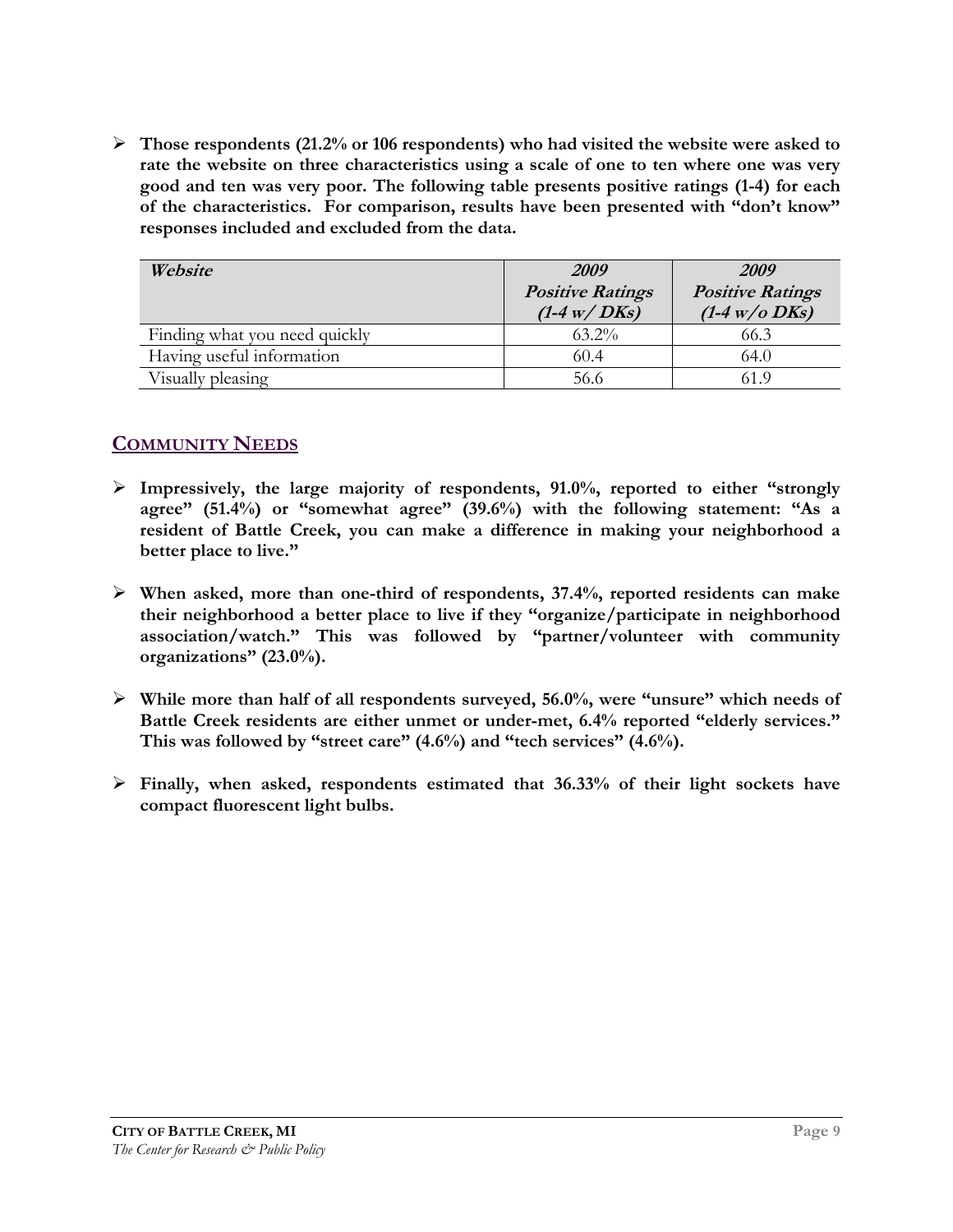## **INDEPENDENT PREDICTOR ANALYSIS (KEY DRIVER) SUMMARY**

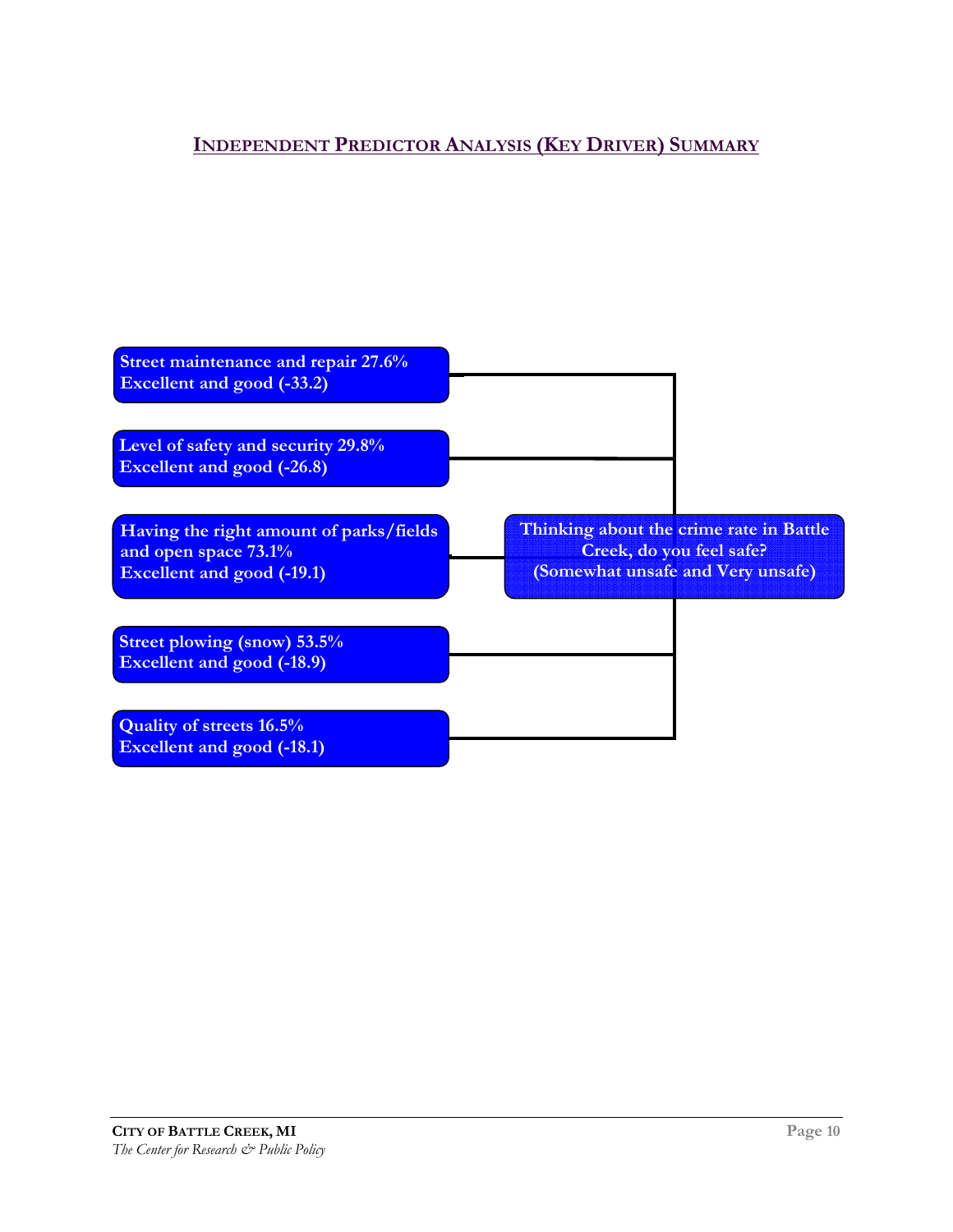| <b>Street maintenance and repair 31.2%</b><br><b>Excellent and good (-29.6)</b>                          |                                                                              |
|----------------------------------------------------------------------------------------------------------|------------------------------------------------------------------------------|
| Level of communication between city<br>gov't and residents 46.9%<br><b>Exceeds and meets (-24.9)</b>     |                                                                              |
| Street plowing (snow) -51.8%<br><b>Excellent and good (-20.6)</b>                                        | <b>Overall quality of life in Battle Creek</b><br>(No change and poor/Worse) |
| Having the right amount of parks and<br>fields and open space 73.3%<br><b>Excellent and good (-18.9)</b> |                                                                              |
| Level of safety and security 39.1%<br><b>Excellent and good (-17.5)</b>                                  |                                                                              |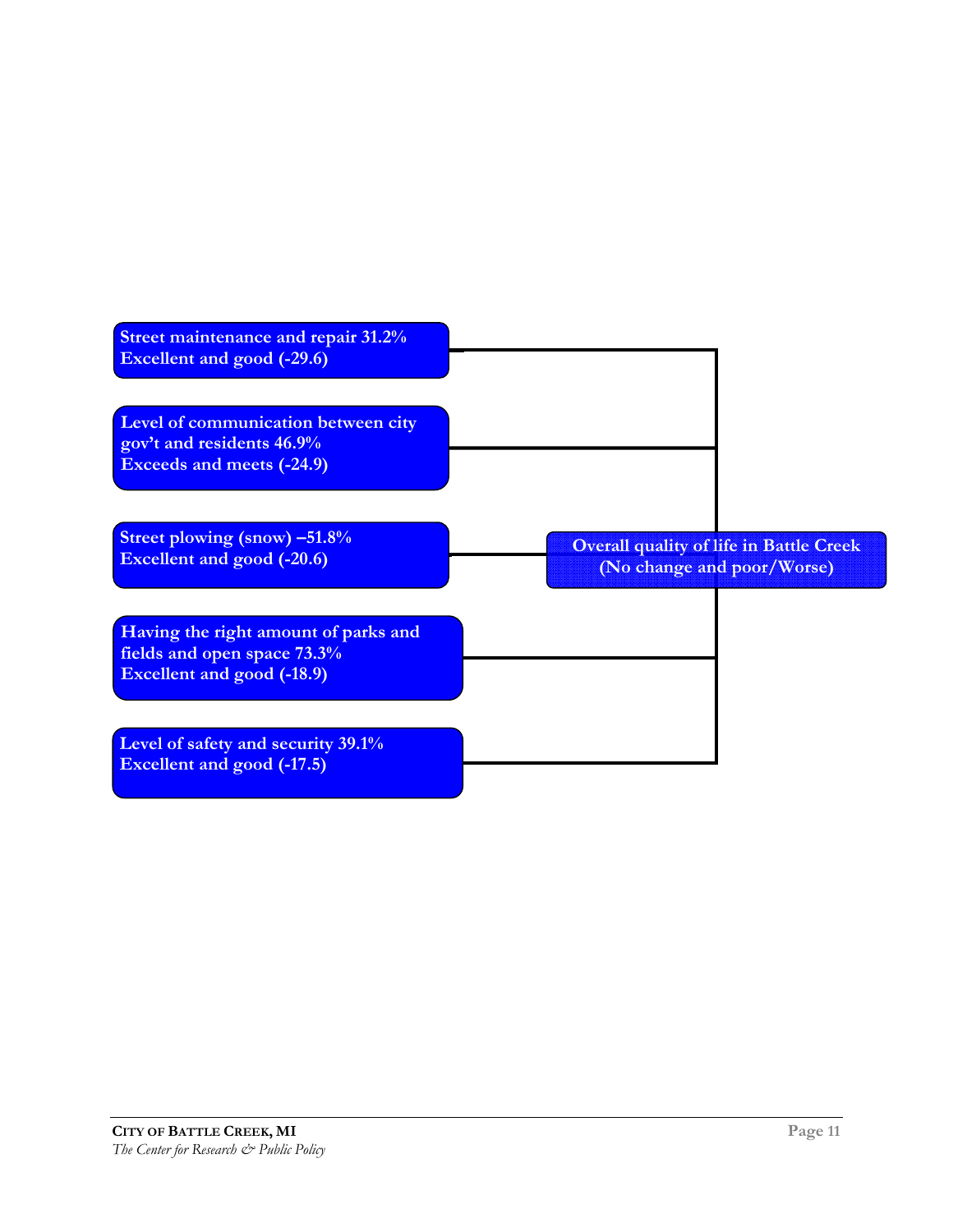| Street maintenance and repair 23.2%<br>Excellent and good (-37.6)                                        |                                                    |
|----------------------------------------------------------------------------------------------------------|----------------------------------------------------|
| Having the right amount of parks and<br>fields and open space 67.3%<br><b>Excellent and good (-24.9)</b> |                                                    |
| <b>Street plowing (snow) 48.2%</b><br><b>Excellent and good (-24.2)</b>                                  | Value for tax dollars paid<br>(Poor and Very poor) |
| Level of communication between city<br>gov't and residents 50.0%<br><b>Excellent and good (-21.8)</b>    |                                                    |
| <b>Code Compliance Enforcement</b><br>Department 36.0%<br><b>Excellent and good (-21.2)</b>              |                                                    |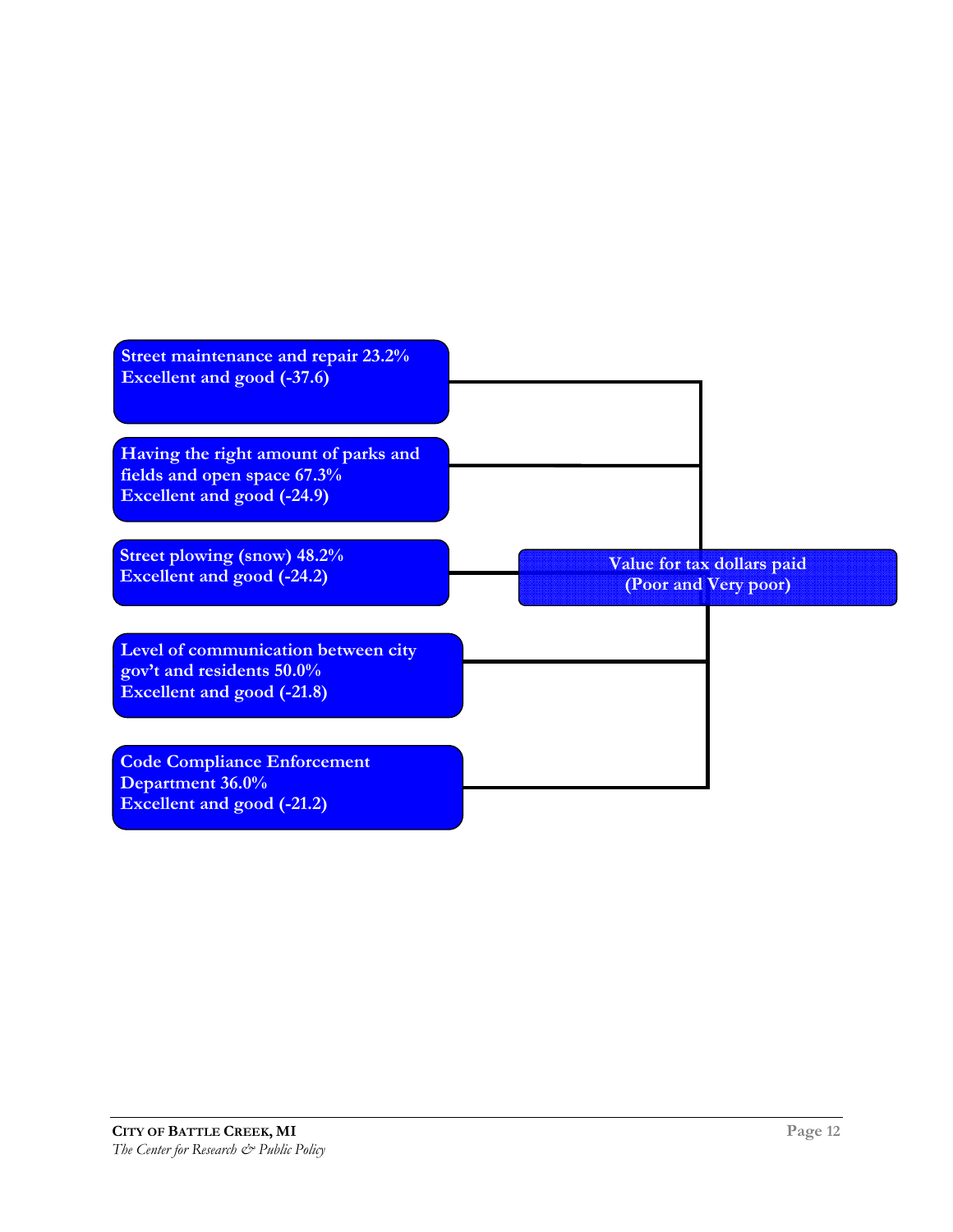| Level of communication between city<br>gov't and residents 32.1%<br><b>Exceeds and meets (-39.7)</b>     |                                                                 |
|----------------------------------------------------------------------------------------------------------|-----------------------------------------------------------------|
| Having the right amount of parks and<br>fields and open space 53.8%<br><b>Excellent and good (-38.4)</b> |                                                                 |
| Street maintenance and repair 28.0%<br>Excellent and good (-32.8)                                        | Does the City meet your service expectations?<br>(Seldom/Never) |
| <b>Street plowing (snow) 42.3%</b><br><b>Excellent and good (-30.1)</b>                                  |                                                                 |
| Maintenance and repair of parks 36.0%<br><b>Excellent and good (-27.2)</b>                               |                                                                 |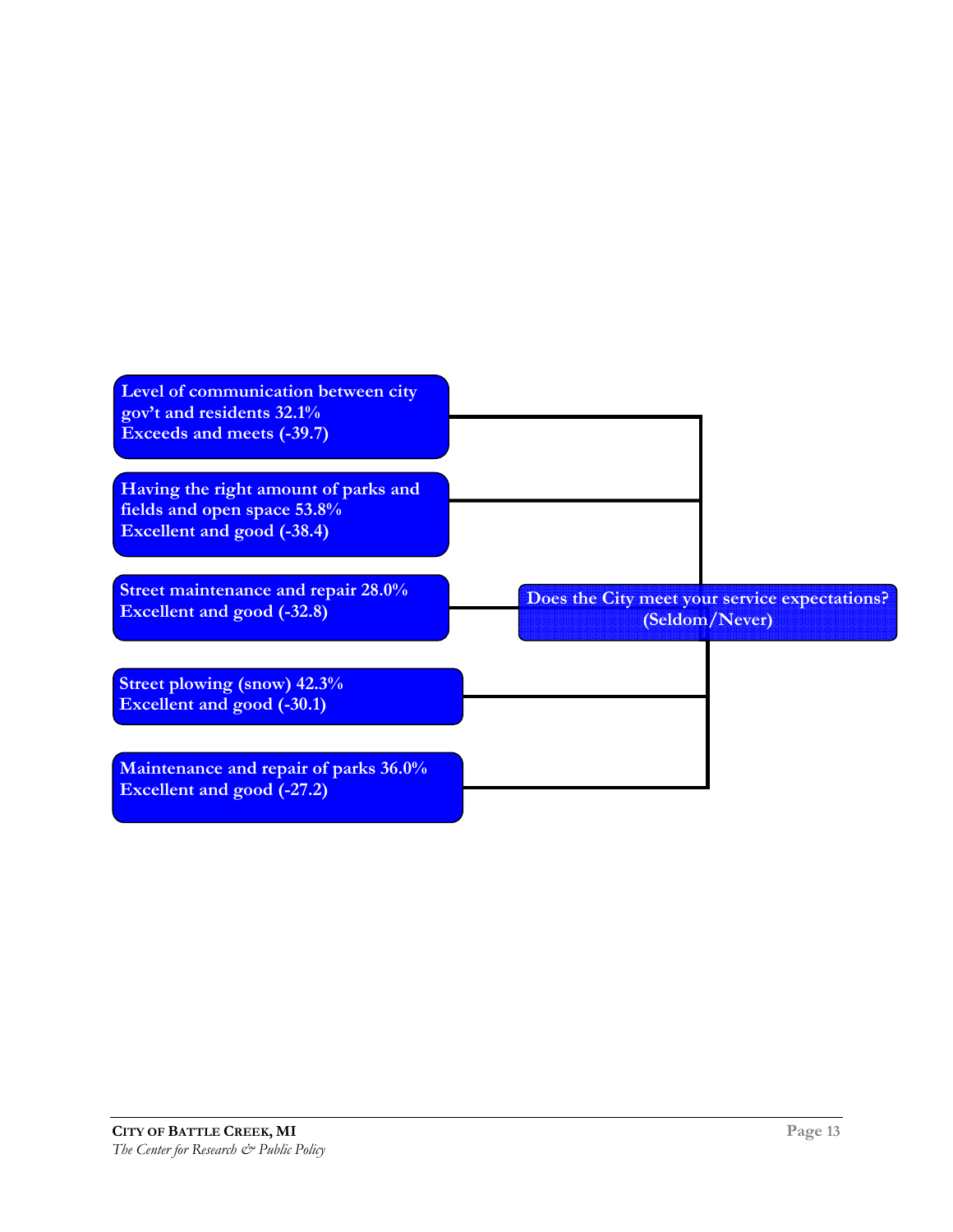# **4 SUMMARY OF FINDINGS**

### **QUALITY OF LIFE**

As presented in the table below, the majority of all Battle Creek respondents surveyed, 89.6%, reported their overall quality of life as being either "very good" (20.2%) or "good" (69.4%), while another 9.8% reported their overall quality of life to be either "poor" (7.2%) or "very poor" (2.6%).

| <b>Quality of life</b> | 2009  |
|------------------------|-------|
| Very good              | 20.2% |
| Good                   | 69.4  |
| Poor                   | 7.2   |
| Very poor              | 2.6   |
| Don't know/unsure      | 0.6   |
| Total good             | 89.6  |
| <b>Total</b> poor      | 9.8   |

Researchers asked all respondents to report how their quality of life in Battle Creek today compares with two years ago.

More than two-thirds of all respondents, 69.4%, reported their overall quality of life in Battle Creek compared to two years ago as either "better" (8.0%) or "no change, but good" (61.4%).

The table below also presents the results as collected.

| Quality of life compared to two years ago | <i>2009</i> |
|-------------------------------------------|-------------|
| <b>Better</b>                             | $8.0\%$     |
| No change, but good                       | 61.4        |
| No change, and poor                       | 4.2         |
| Worse                                     | 24.4        |
| Don't know/unsure                         |             |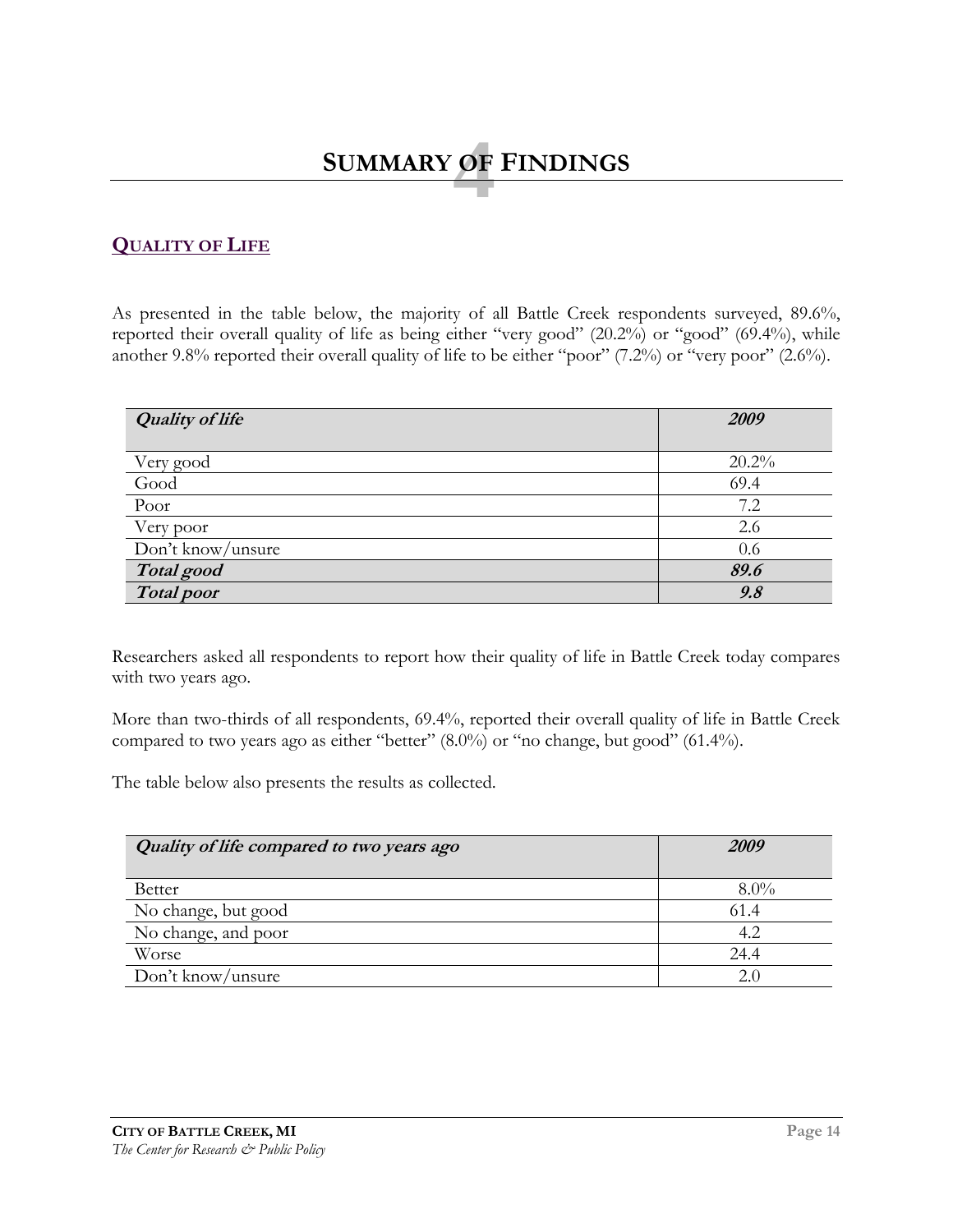All respondents were asked, in an open-ended format question, to report the top reasons why they and their family continue to live in Battle Creek.

The table below presents the results as collected. Readers should note, multiple responses were accepted.

| Top reasons you and your family continue to live in Battle Creek | <i>2009</i> |
|------------------------------------------------------------------|-------------|
|                                                                  |             |
| Birthplace (lived here all life)                                 | $33.4\%$    |
| Work (work in or near Battle Creek)                              | 19.6        |
| Location (close to work/highways)                                | 16.0        |
| Community (town character/community feeling)                     | 11.6        |
| Housing (nice house/affordable)                                  | 11.2.       |
| Nice neighborhoods                                               | 11.2        |
| Diversity                                                        | 6.4         |
| Don't know/unsure/Refused                                        | 3.8         |
| Quality education system                                         | 3.6         |
| Historic nature of City                                          | 1.2         |
| Recreational opportunities                                       | 0.6         |
| Other                                                            | 0.2         |



#### **Top reasons you continue to live in Battle Creek?**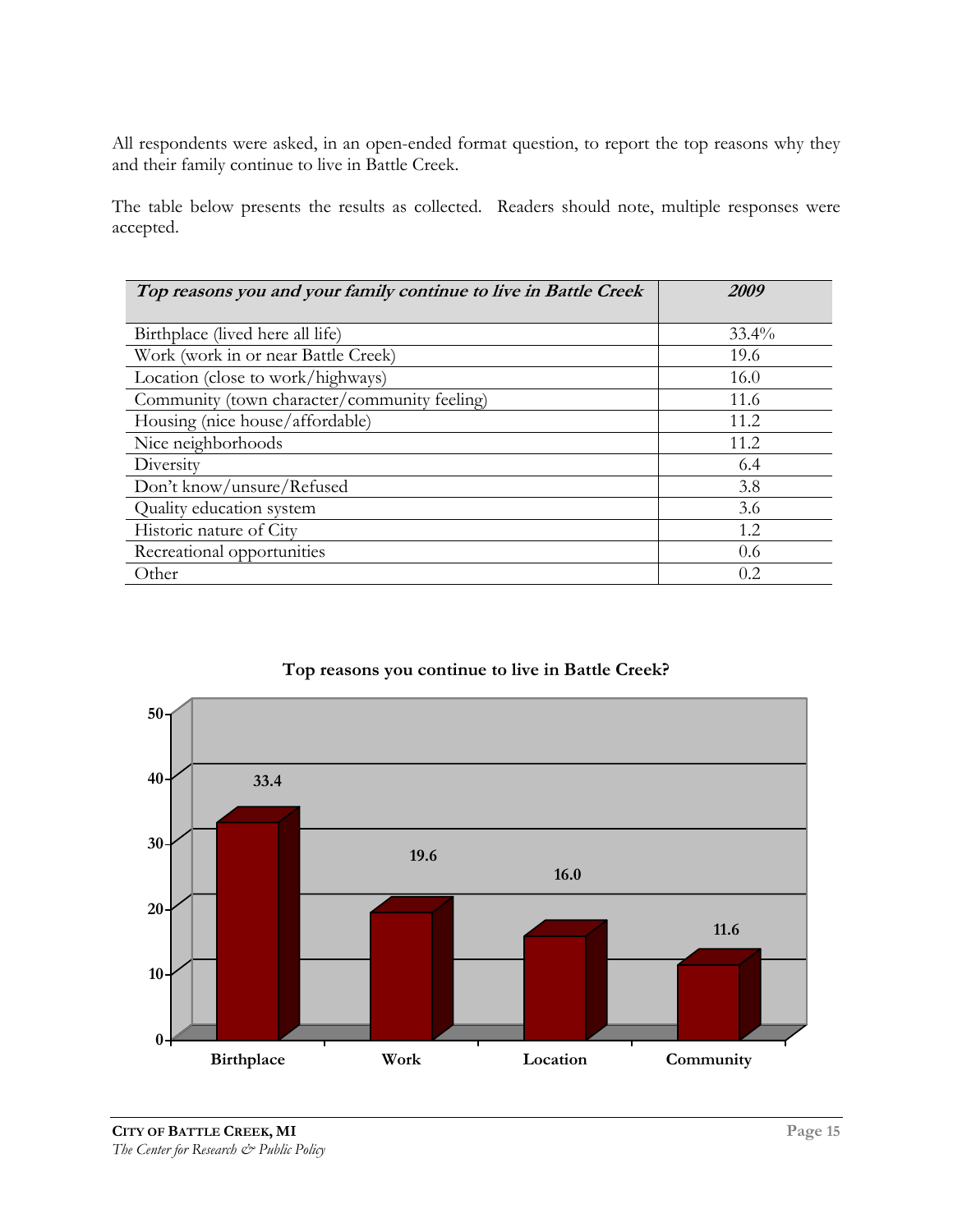Similarly, all respondents were asked to indicate what two or three things they like most about Battle Creek today.

"Friendly people" (19.0%), "close to family" (14.8%) and "it's my home" (14.2%) were reported most often as the things respondents like most about Battle Creek.

The table below presents the results as collected. Readers should note, multiple responses were accepted.

| Two or three things you like most about Battle Creek today<br>(Top 10) | 2009     |
|------------------------------------------------------------------------|----------|
| Friendly people                                                        | $19.0\%$ |
| Close to family                                                        | 14.8     |
| It's my home                                                           | 14.2     |
| Location                                                               | 12.2     |
| Small town                                                             | 11.4     |
| Parks                                                                  | 11.2     |
| Atmosphere                                                             | 10.2     |
| Nothing specific                                                       | 8.8      |
| Weather                                                                | 8.6      |
| Don't know/unsure                                                      | 6.8      |

Responses mentioned with less frequency: "school system" (6.4%), "library" (6.4%), "City services" (6.0%), "malls" (4.6%), "festivals" (4.0%), "Kellogg Foundation" (3.4%), "church" (3.0%), "easy to commute" (2.6%), "nice zoo" (2.6%), "near hospital" (2.4%), "cost of housing" (1.2%), "birthplace"  $(1.0\%)$ , "nice waterways"  $(0.8\%)$ , "hunting and fishing"  $(0.8\%)$ , "cultural activities"  $(0.4\%)$  and "public housing"  $(0.2\%)$ .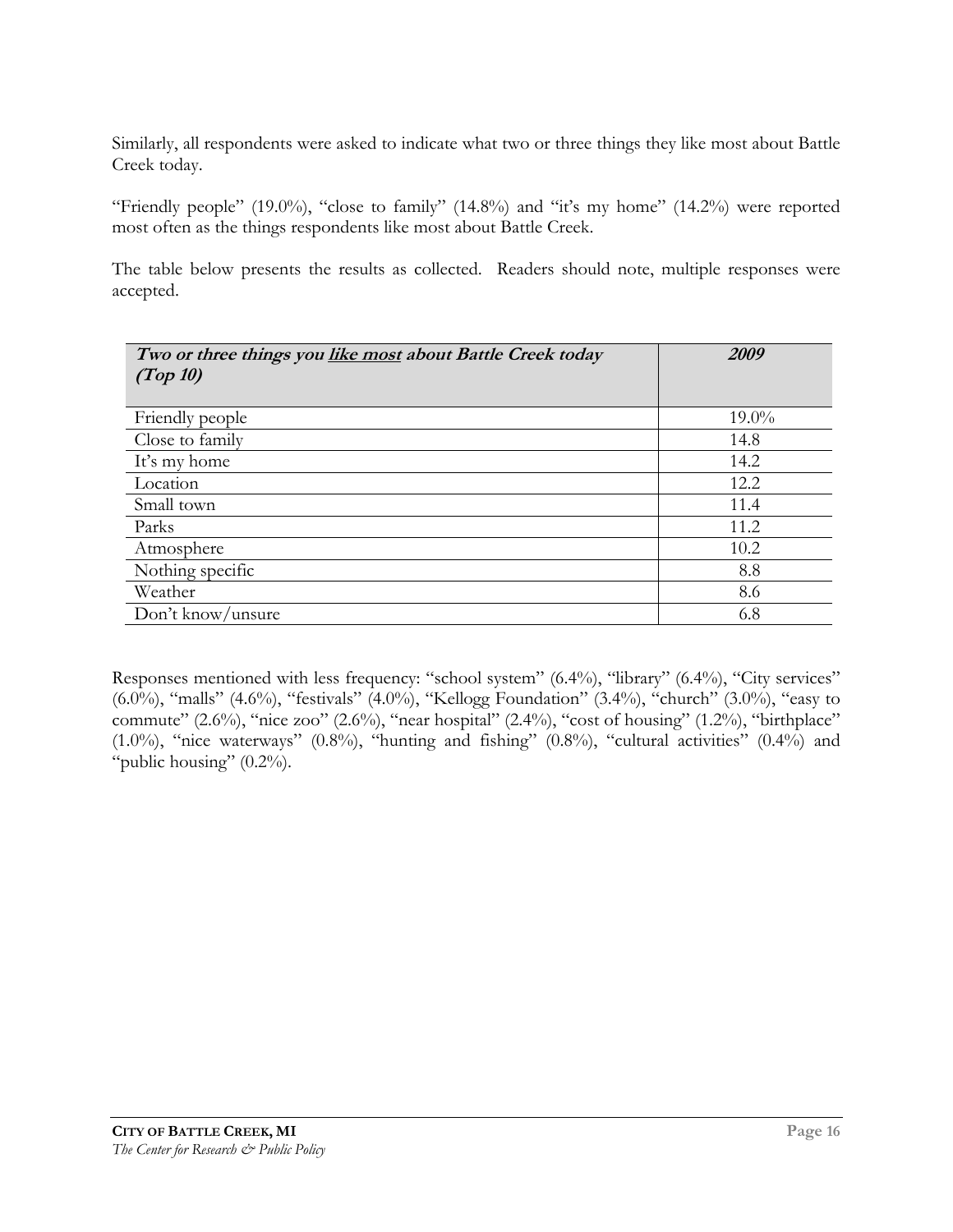## **LOCAL ISSUES**

All respondents were asked by researchers to report what two or three issues they are most concerned with, on a local level, living in Battle Creek.

The top two issues that respondents reported being most concerned with were "crime" (27.8%) and "unemployment"  $(26.2\%)$ .

The table below presents the top ten results as collected.

| Two or three issues you are most concerned with? (Top 10) | 2009  |
|-----------------------------------------------------------|-------|
|                                                           |       |
| Crime                                                     | 27.8% |
| Unemployment                                              | 26.2  |
| Condition of roads                                        | 16.0  |
| Taxes                                                     | 14.2  |
| Nothing specific                                          | 11.6  |
| Drugs                                                     | 8.4   |
| Schools                                                   | 8.2   |
| Real estate market                                        | 6.2   |
| Quality of parks                                          | 5.0   |
| Cost of living                                            | 4.8   |

Mentioned with less frequency: "youth getting in trouble" (4.4%), "don't know/unsure" (3.8%), "downtown development" (3.8%), "police and fire protection" (2.8%), "healthcare" (2.4%), "bike paths crowds the roads" (2.2%), "not enough activities" (2.0%), "homelessness" (1.8%), "lack of restaurants" (1.8%), "disappointed in government" (1.8%), "push buttons for crosswalks" (0.8%), "traffic"  $(0.4\%)$ , "lack of trash pickup"  $(0.4\%)$ , "abortion"  $(0.2\%)$  and "improve flea market"  $(0.2\%)$ .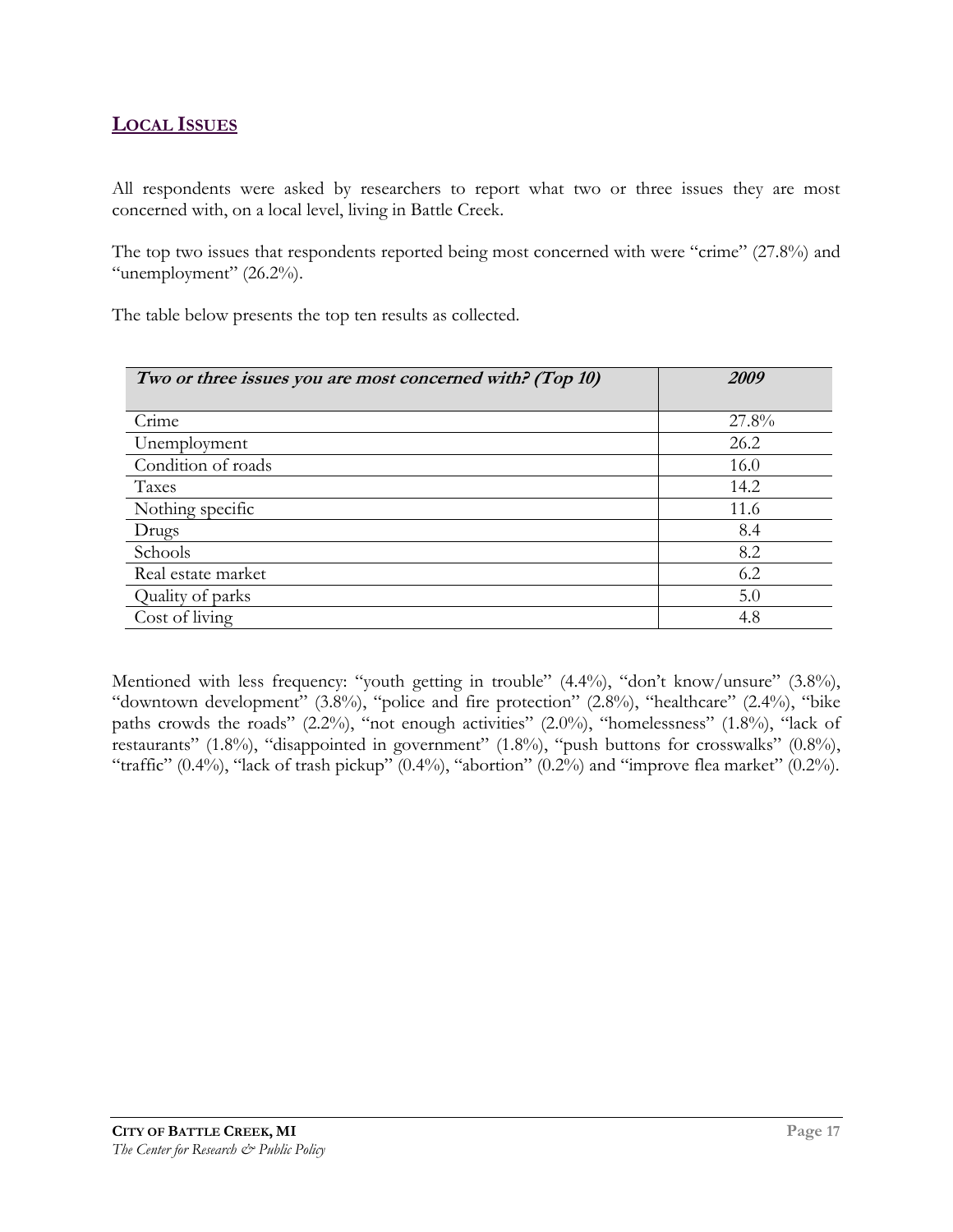Researchers read all respondents the following: *"As you may or may not know, an excess of the chemical, phosphorous, causes an excessive growth of plant life in water supplies such as lakes and streams which causes issues in Battle Creek. Prior to my call today, how aware were you the City of Battle Creek banned the use of phosphorous in lawn fertilizers in an effort to avoid this problem? Would you say…"*

While just over half of all respondents, 50.4%, reported being either "very aware" (27.8%) or "somewhat aware" (22.6%), another 48.4% reported being "somewhat unaware" (5.8%) or "not at all aware" (42.6%) that the City banned the use of phosphorous in lawn fertilizers.

| How aware were you that the City banned the use of<br>phosphorous in lawn fertilizers? | 2009  |
|----------------------------------------------------------------------------------------|-------|
| Very aware                                                                             | 27.8% |
| Somewhat aware                                                                         | 22.6  |
| Somewhat unaware                                                                       | 5.8   |
| Not at all aware                                                                       | 42.6  |
| Don't know/unsure                                                                      | 1.2.  |
| <b>Total</b> aware                                                                     | 50.4  |
| Total unaware                                                                          | 48.4  |

#### **Awareness that the City banned the use of phosphorous in lawn fertilizers?**

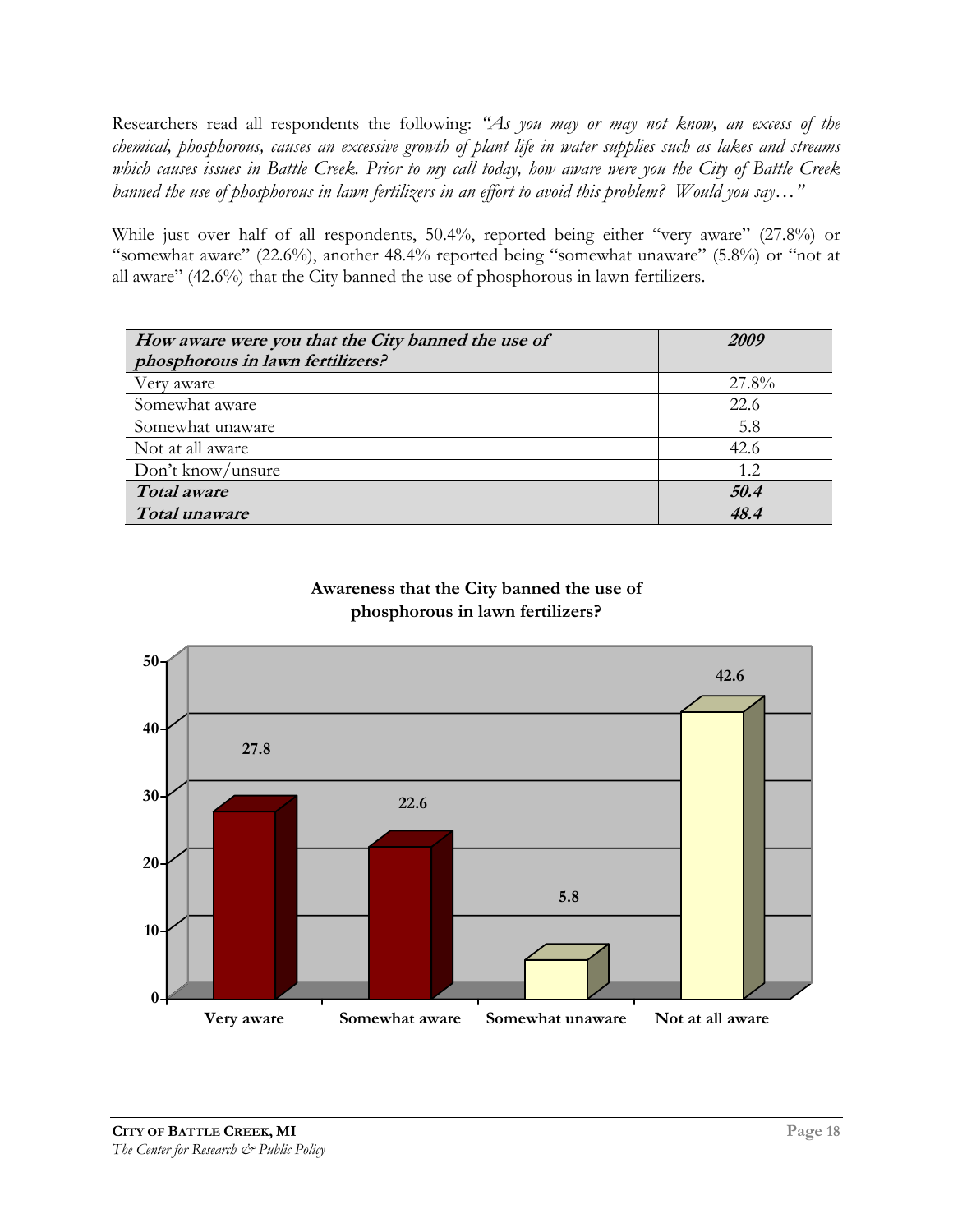All respondents were read the following by researchers: *"I'll name a few local issues related to Battle Creek. Some see these issues as problems while others do not. As I read each issue, please rate it as excellent, good, fair or poor."*

The table below presents each of the issues along with the cumulative total of those providing a response of either "excellent" or "good" for the issue being measured.

| <b>City Issues</b>                                                       | 2009                        |
|--------------------------------------------------------------------------|-----------------------------|
|                                                                          | <b>Excellent &amp; Good</b> |
| Having the right amount of parks, fields, and open space                 | $75.0\%$                    |
| Maintenance and repair of parks                                          | 63.2                        |
| Level of safety and security                                             | 56.6                        |
| Quality of city streets (i.e. street repair, maintenance and smoothness) | 34.6                        |



**City Issue (Excellent/Good)**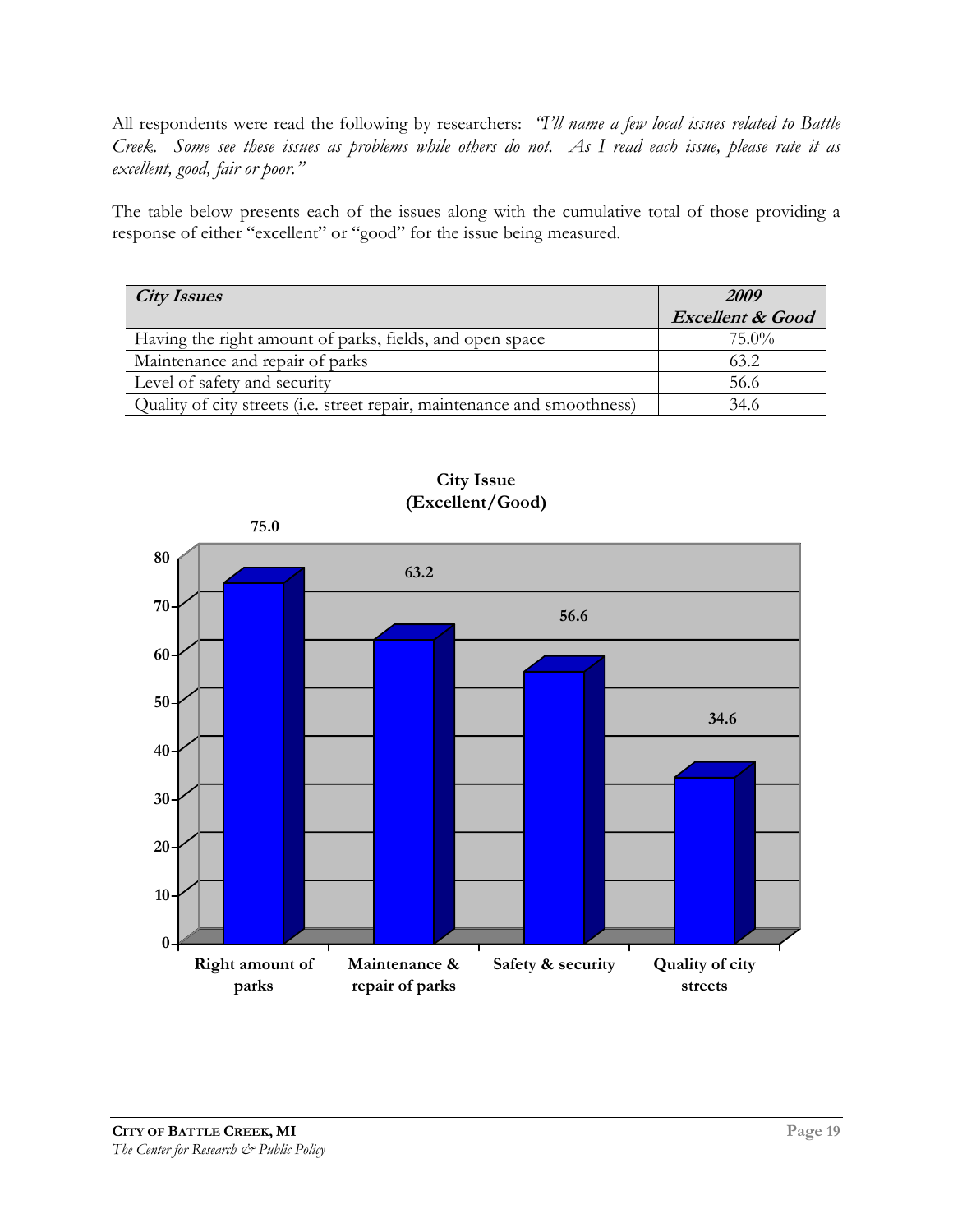As presented in the table and chart below, nearly three-quarters of all respondents, 73.6%, reported feeling either "very safe" (14.8%) or "somewhat safe" (58.8%) in the City of Battle Creek, while another 25.4% reported feeling "somewhat unsafe" (19.4%) or "very unsafe" (6.0%).

| How safe do you feel in Battle Creek?               | 2009  |
|-----------------------------------------------------|-------|
| Very safe                                           | 14.8% |
| Somewhat safe                                       | 58.8  |
| Somewhat unsafe                                     | 19.4  |
| Very unsafe                                         | 6.0   |
| Don't know/unsure/have not thought about it/refused | 1.0   |
| Total safe                                          | 73.6  |
| Total unsafe                                        | 254   |

#### **How safe do you feel in Battle Creek?**

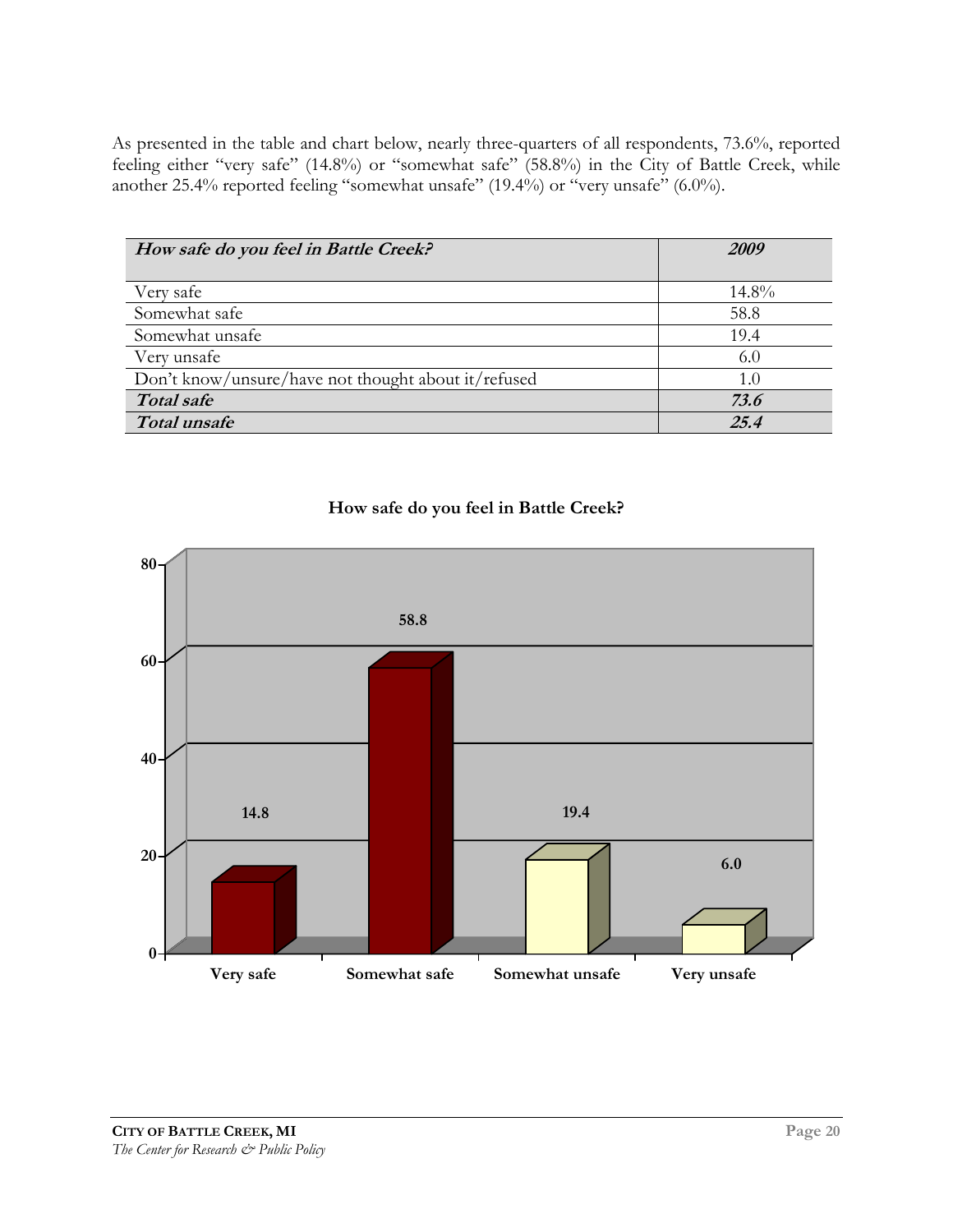## **COMMUNITY SERVICES**

All respondents were read a list of city services and were asked, based on all they know or have heard, to rate each as either: excellent, good, fair or poor.

The table below presents the cumulative totals for those providing a response of either "excellent" or "good" to each city service being measured.

Readers should note the second column in the table presents the results with those providing a "don't know" response included in the data, while the final column presents the results when those providing a "don't know" response were removed from the data.

| <b>City/Community Service</b>             | 2009        | 2009         |
|-------------------------------------------|-------------|--------------|
|                                           | Excellent & | Excellent &  |
|                                           | Good        | Good         |
|                                           | (w/DKs)     | $(w/o\,DKs)$ |
| Fire Department                           | 87.4%       | 93.4         |
| Refuse/Trash Collection                   | 86.8        | 88.9         |
| Street signs and signals                  | 79.8        | 80.9         |
| Police Department                         | 78.8        | 82.8         |
| Water and sewer services                  | 72.4        | 81.5         |
| Quality of tap water in your home         | 66.8        | 73.2         |
| Parks and Recreation Department           | 63.4        | 80.7         |
| Street plowing (snow)                     | 60.8        | 62.3         |
| Street sweeping/cleaning (trash/dirt)     | 59.8        | 66.0         |
| Code Compliance Enforcement Department    | 50.0        | 68.9         |
| <b>Building Permit Service Department</b> | 46.6        | 76.6         |
| Street maintenance and repair             | 46.2        | 47.0         |
| Average positive rating                   | 66.6        | 75.2         |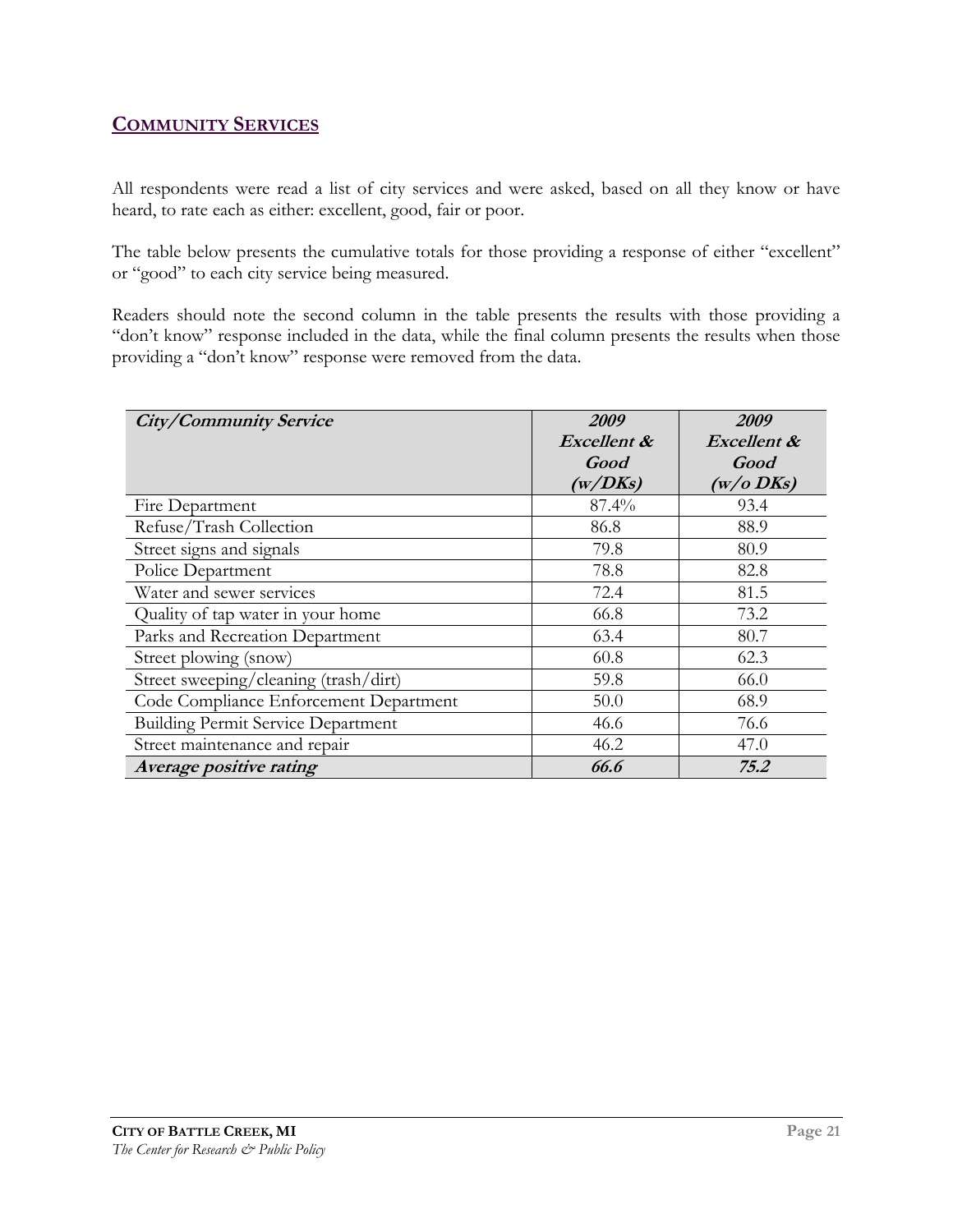As presented in the chart located below, more than two-thirds of all respondents, 67.0%, reported the City of Battle Creek meets their service expectations either "always" (9.2%) or "most of the time" (57.8%).



## **Has the City met your service expectations?**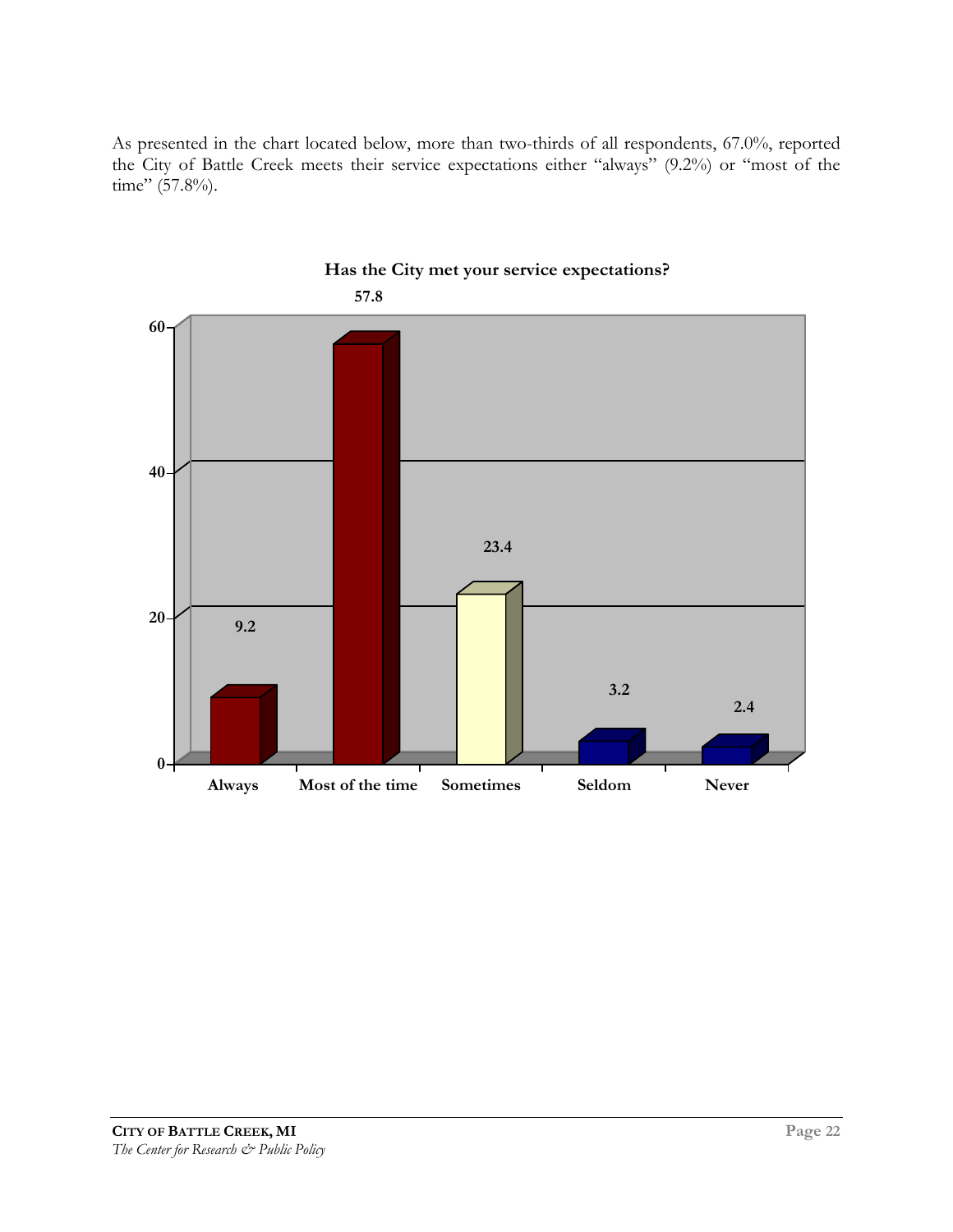When asked to consider both the services provided by the City of Battle Creek and the taxes they pay to the City, 71.8% of respondents reported the value of the services as being either "very good" (6.4%) or "good" (65.4%) for the amount of tax dollars they pay.

The table below also presents the results as collected.

| Value of services for tax dollars paid | <i>2009</i> |
|----------------------------------------|-------------|
| Very good                              | $6.4\%$     |
| Good                                   | 65.4        |
| Poor                                   | 18.8        |
| Very poor                              | 4.0         |
| Don't know/unsure                      | 5.4         |
| Total good                             | 71.8        |
| <b>Total poor</b>                      | 22.5        |

When asked by researchers if they or their family participate in curbside recycling, more than twothirds of all respondents, 70.8%, did report currently participating in curbside recycling.

Detailed findings are presented in the chart below.



#### **You or others in your family participate in curbside recycling?**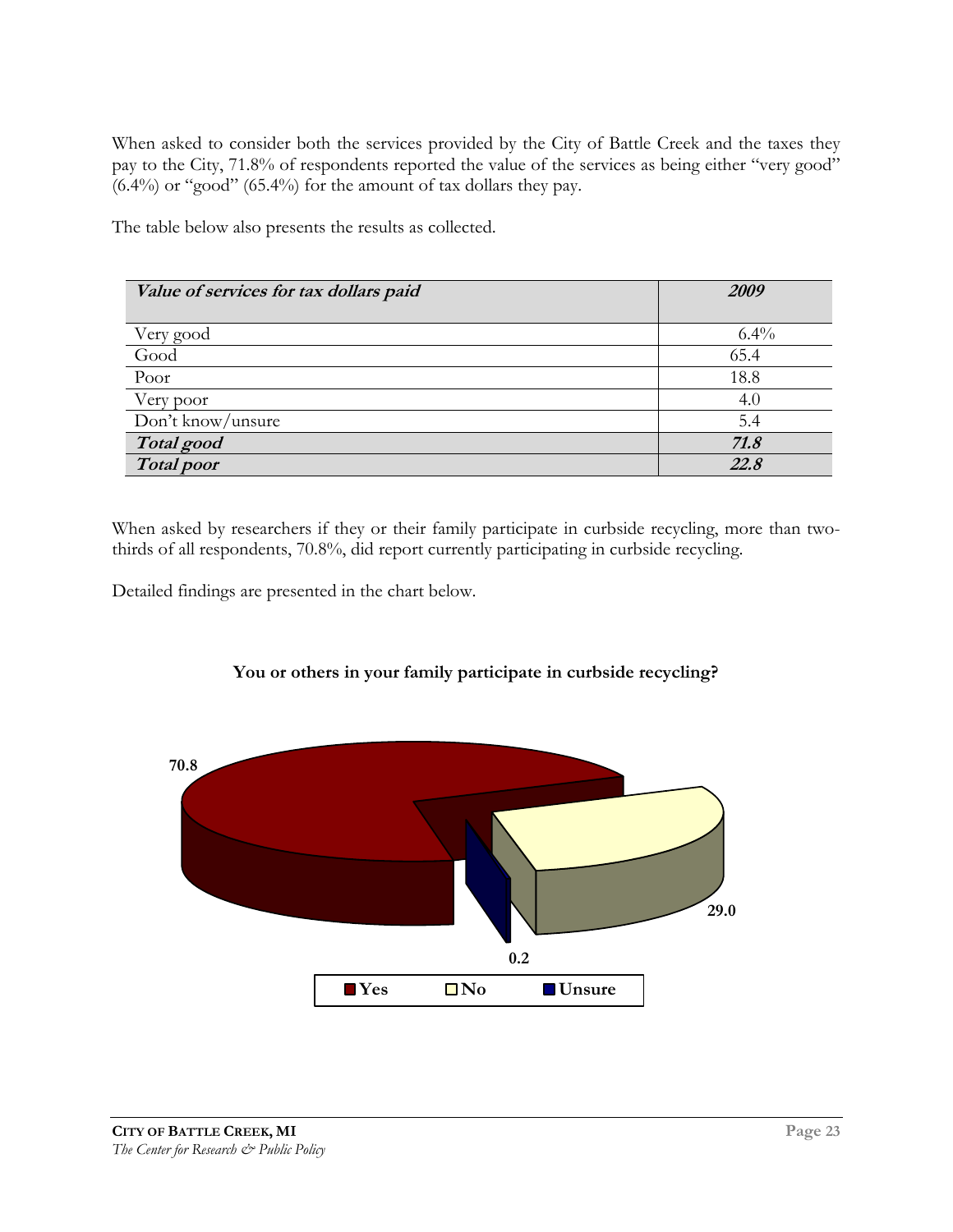All respondents were asked by researchers, in an open-ended format question, to indicate what the City of Battle Creek might do to encourage residents to participate in its curbside recycling program.

As presented in the table below, more than one-quarter of all respondents, 29.5%, reported there was "nothing" the City could do to encourage them to participate in its curbside recycling program. This was followed by 22.6% of respondents reporting they "don't have a bin."

| How could the City encourage you to participate in its curbside | 2009     |
|-----------------------------------------------------------------|----------|
| recycling program?                                              |          |
| Nothing                                                         | $29.5\%$ |
| Don't have a bin                                                | 22.6     |
| Don't know/unsure                                               | 16.4     |
| Make it free                                                    | 15.1     |
| More information                                                | 7.5      |
| Drop off center                                                 | 4.1      |
| Give out containers                                             | 4.1      |
| Unable to carry out bin                                         | 0.7      |

#### **What can City do to encourage participation in curbside recycling program?**

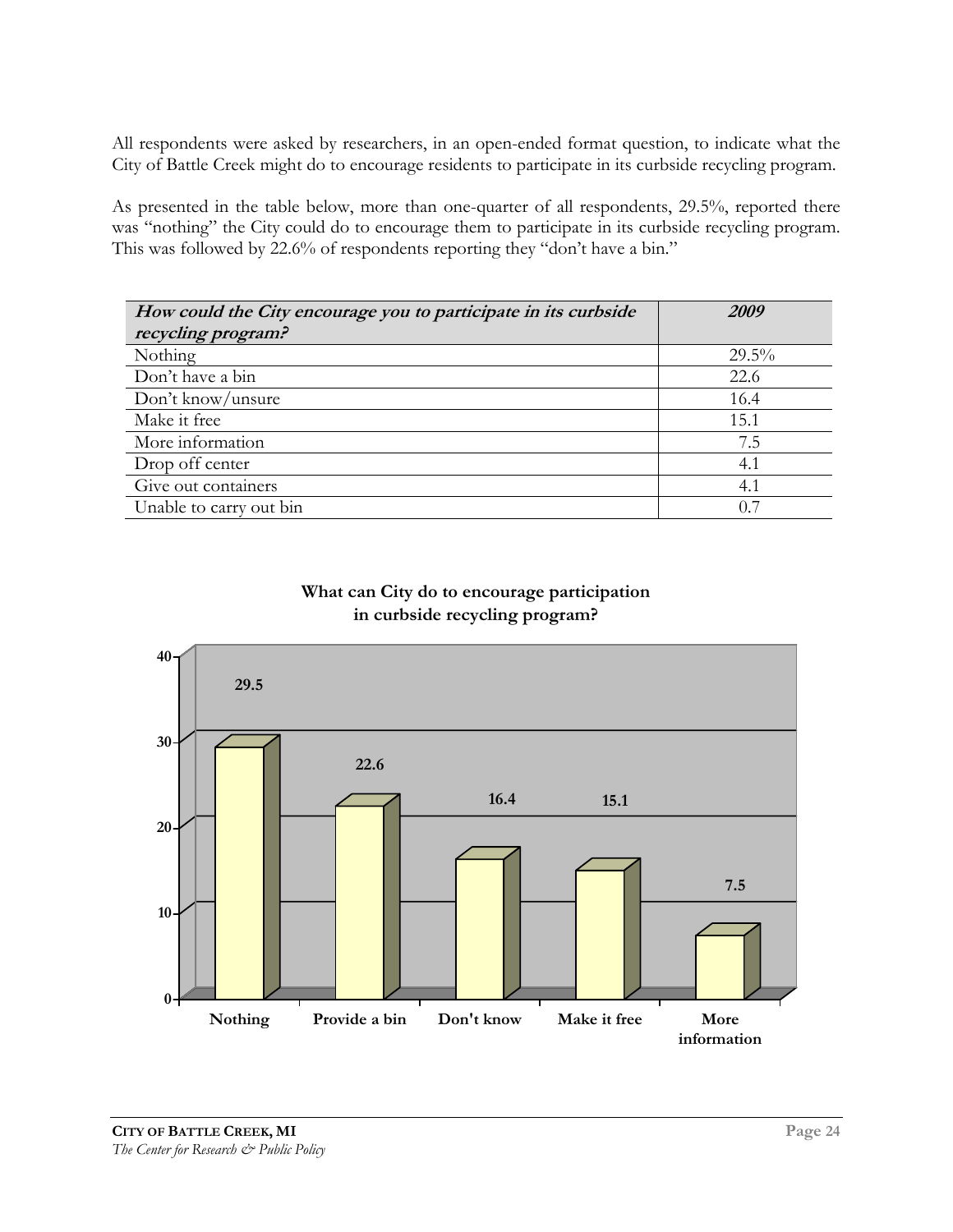#### **SERVICE AWARENESS AND USE**

All respondents were asked by researchers how likely they might be to utilize an online bill payment service to pay certain city services such as their water bill.

While 30.8% reported being either "very likely" (13.2%) or "somewhat likely" (17.6%) to utilize an online bill payment services to pay certain City services such as their water bill, another 62.6% of respondents reported being "somewhat unlikely" (2.4%) or "not at all likely" (60.2%) to utilize the service.

| How likely might you be to utilize an online bill payment service | 2009     |
|-------------------------------------------------------------------|----------|
| to pay certain city services such as your water bill?             |          |
| Very likely                                                       | $13.2\%$ |
| Somewhat likely                                                   | 17.6     |
| Somewhat unlikely                                                 | 2.4      |
| Not at all likely                                                 | 60.2     |
| Depends on cost                                                   | 4.8      |
| Don't know/unsure                                                 | 1.8      |
| <b>Total likely</b>                                               | 30.8     |
| <b>Total unlikely</b>                                             | 62.6     |



#### **Likelihood of using online bill payment service?**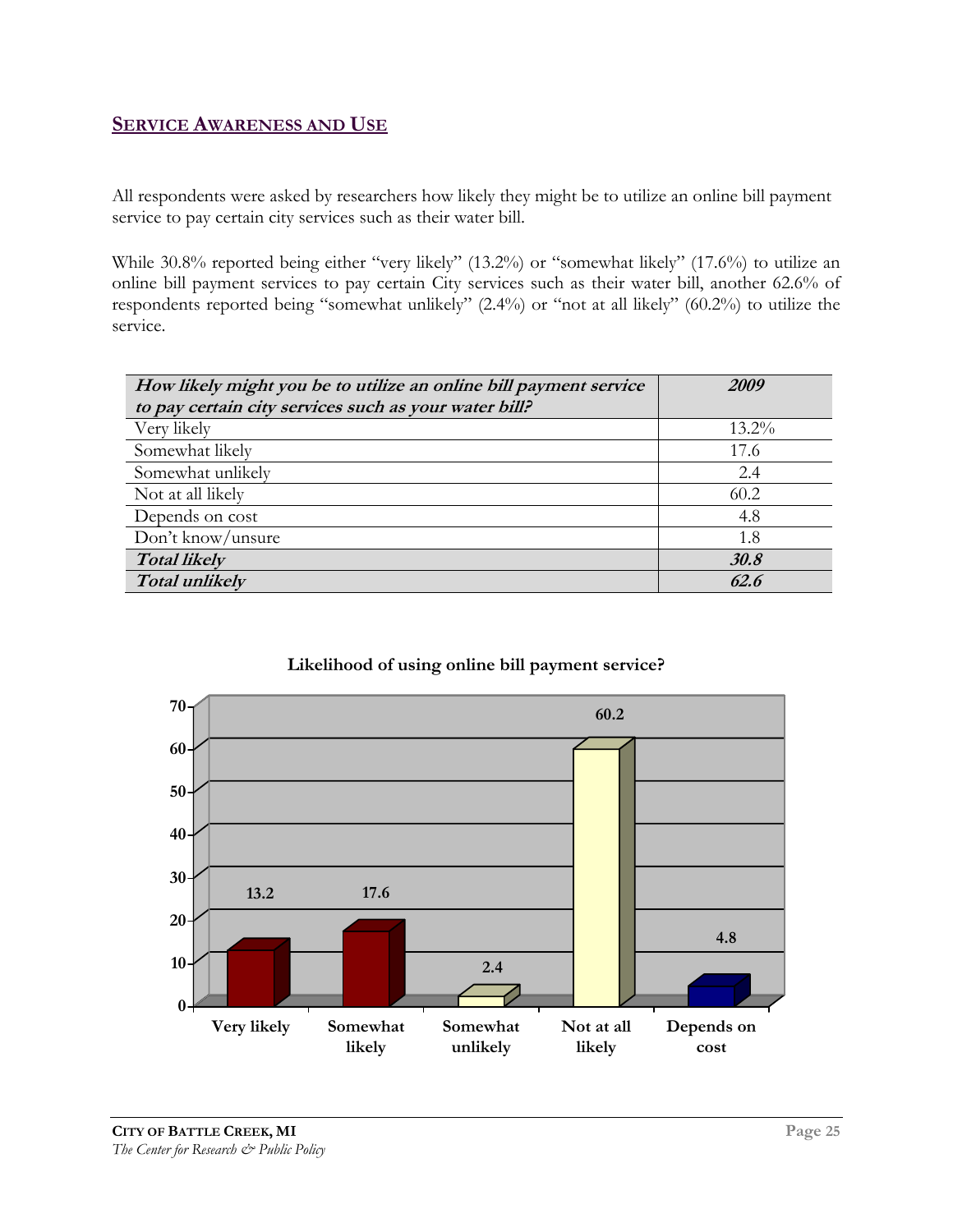All respondents were asked to report, over the past year, how often they have visited downtown Battle Creek.

Just over three-quarters of respondents, 79.8%, reported visiting downtown Battle Creek within the past year, with 11.6% of those respondents visiting daily.

| How often have you visited downtown Battle Creek over the past<br>year? | 2009  |
|-------------------------------------------------------------------------|-------|
| Daily                                                                   | 11.6% |
| At least once per week                                                  | 25.6  |
| At least once per month                                                 | 42.6  |
| Did not visit in the past year                                          | 19.2  |
| Don't know/unsure                                                       | 1.0   |

Researchers asked respondents, in an open-ended format question, what the City could do to encourage residents to visit the downtown area more frequently.

While just over one-quarter of respondents, 30.4%, reported to be "unsure" how the City could encourage them or other residents to visit downtown more frequently, 24.6% reported "having more stores" would likely draw people downtown.

| How could the City encourage you and other residents to visit | <i>2009</i> |
|---------------------------------------------------------------|-------------|
| downtown more frequently? (Top 10)                            |             |
| None/don't know                                               | $30.4\%$    |
| More stores                                                   | 24.6        |
| More family restaurants                                       | 10.2        |
| Need more activities                                          | 9.8         |
| More businesses                                               | 9.6         |
| Volunteering                                                  | 3.0         |
| Add more free parking                                         | 3.0         |
| Increase employment                                           | 2.4         |
| Modern theater                                                | 2.2         |
| Museum for children                                           | 1.6         |

Mentioned with less frequency: "build a new marketplace" (0.6%), "more police presence" (0.6%), "free concerts" (0.6%), "reduce crime" (0.6%), "lower taxes" (0.2%), "address homeless situation" (0.2%), "downtown housing areas" (0.2%) and "lower costs/too expensive" (0.2%).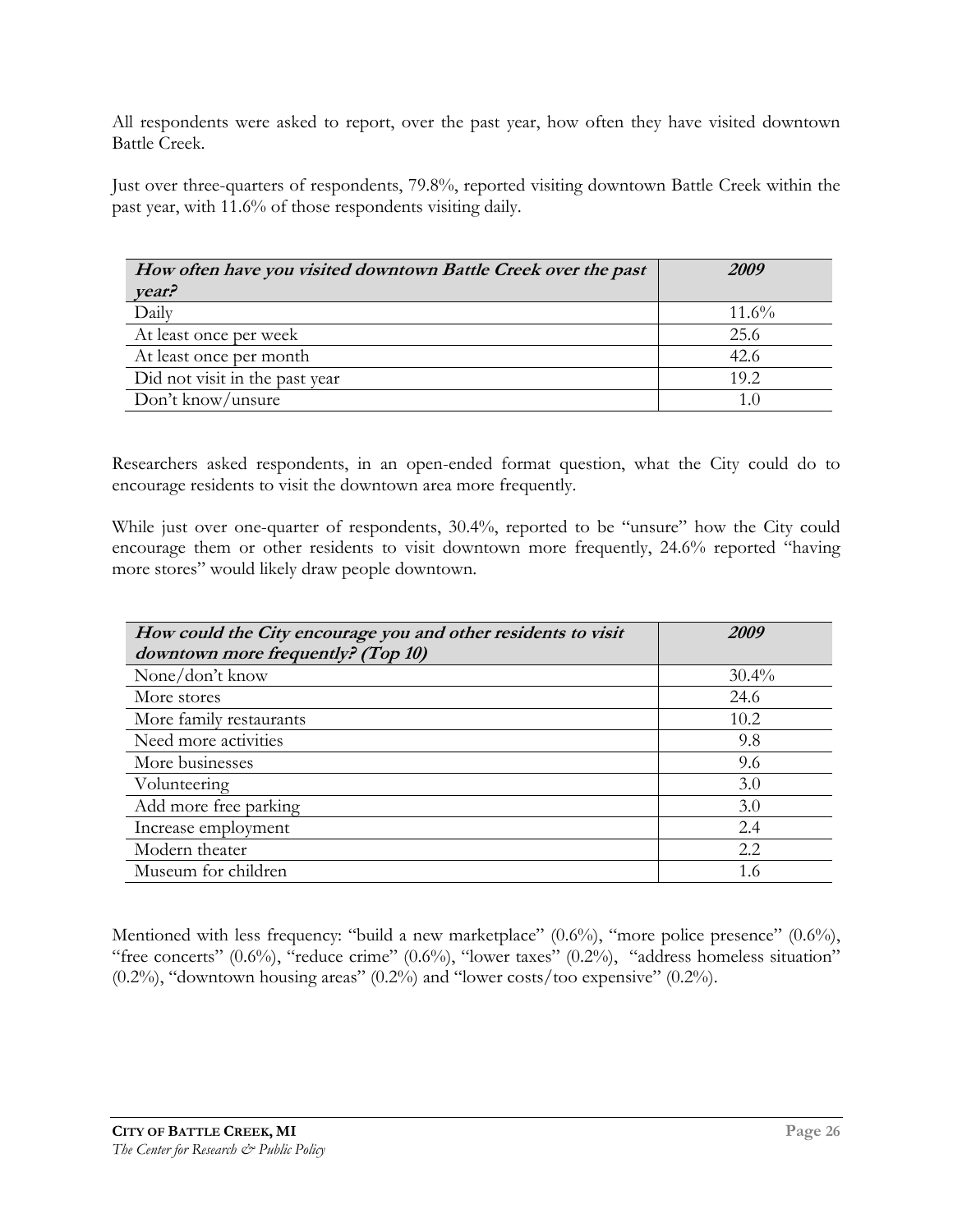## **COMMUNICATIONS**

As presented in the table below, more than two-thirds of all respondents, 69.6%, reported the City meets their expectations when thinking about the level of communication between City government and its residents. Another 22.4% reported the City fails to meet their communication needs.

| Level of communication between the city government and the | 2009    |
|------------------------------------------------------------|---------|
| residents                                                  |         |
| Exceeds your expectations                                  | $2.2\%$ |
| Meets your expectations                                    | 69.6    |
| Fails to meet your expectations                            | 22.4    |
| Don't know/unsure                                          |         |

Two-thirds of respondents, 66.0%, reported usually getting their news about City services from the newspapers. This was followed by "cable TV" (23.8%).

The table below presents the results as collected. Readers should note that multiple responses were accepted.

| How do you usually get news about City services? | <i>2009</i> |
|--------------------------------------------------|-------------|
|                                                  |             |
| Newspapers                                       | $66.0\%$    |
| Cable TV                                         | 23.8        |
| City pamphlets, notices, flyers                  | 14.0        |
| Internet                                         | 10.4        |
| Word of mouth                                    | 9.4         |
| Phonebook                                        | 5.6         |
| Neighborhood associations                        | 2.2         |
| City website                                     | 2.0         |
| Don't know/unsure/don't look for information     | 1.8         |
| Churches                                         | 0.8         |
| City "Facebook" Web page                         | 0.2         |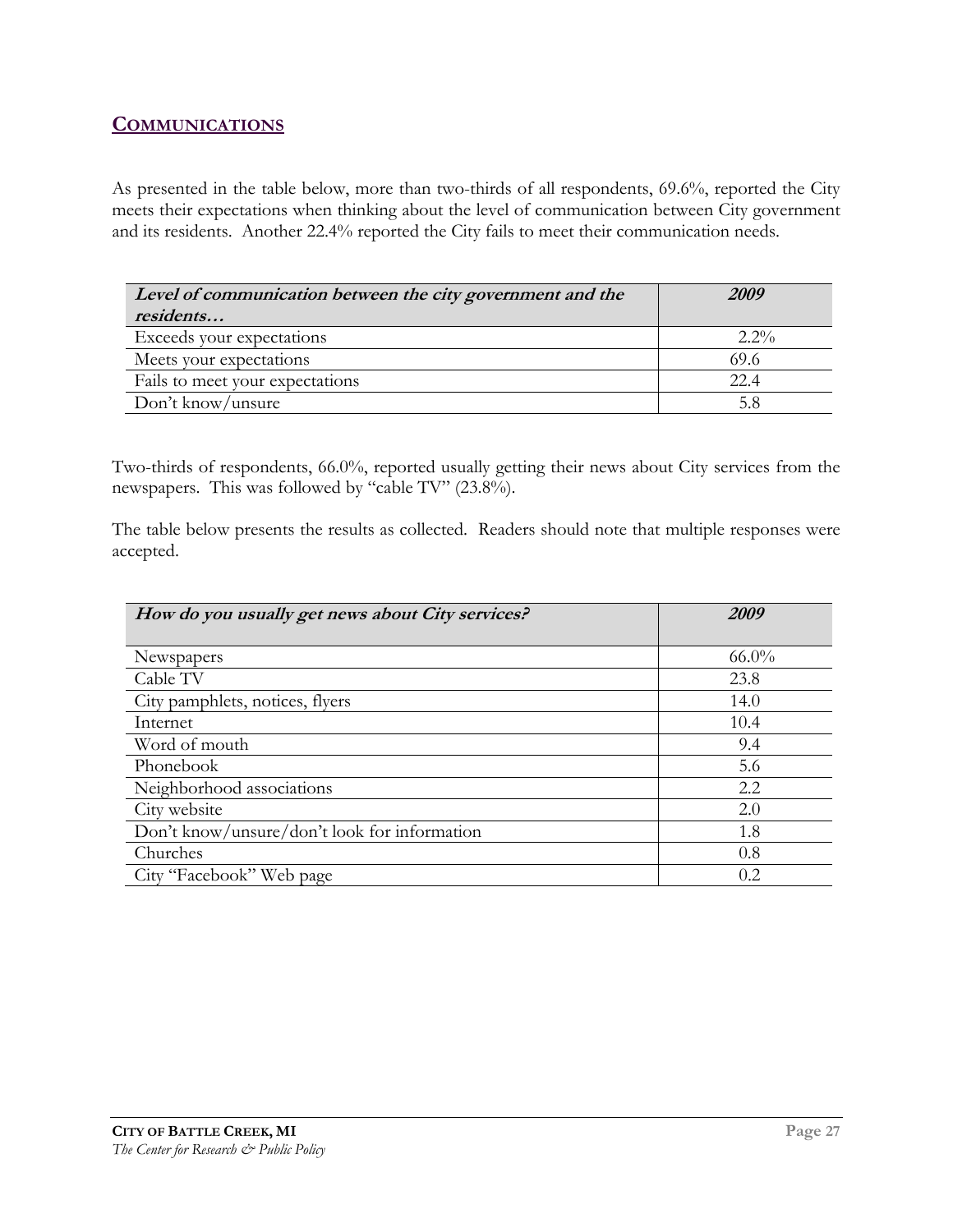A majority of respondents, 70.2%, reported going to the "newspapers" to get information on upcoming City sponsored events and activities. Again, this was followed by "cable TV" (22.4%).

The table below presents the results as collected. Multiple responses were accepted.

| Where do you usually get information on upcoming City | 2009     |
|-------------------------------------------------------|----------|
| sponsored events and activities?                      |          |
| Newspapers                                            | $70.2\%$ |
| Cable TV                                              | 22.4     |
| City pamphlets, notices, flyers                       | 13.8     |
| Word of mouth                                         | 8.6      |
| Internet                                              | 7.8      |
| Phonebook                                             | 2.6      |
| Don't know/unsure/don't look for information          | 2.2      |
| Neighborhood associations                             | 1.8      |
| City website                                          | 1.4      |
| Churches                                              | 1.0      |
| City "Facebook" Web page                              | 0.6      |

Following, all respondents were asked if they have ever visited the City of Battle Creek website at any point in the past.

The chart located below presents the results as collected.



#### **Have you ever visited the City's website in the past?**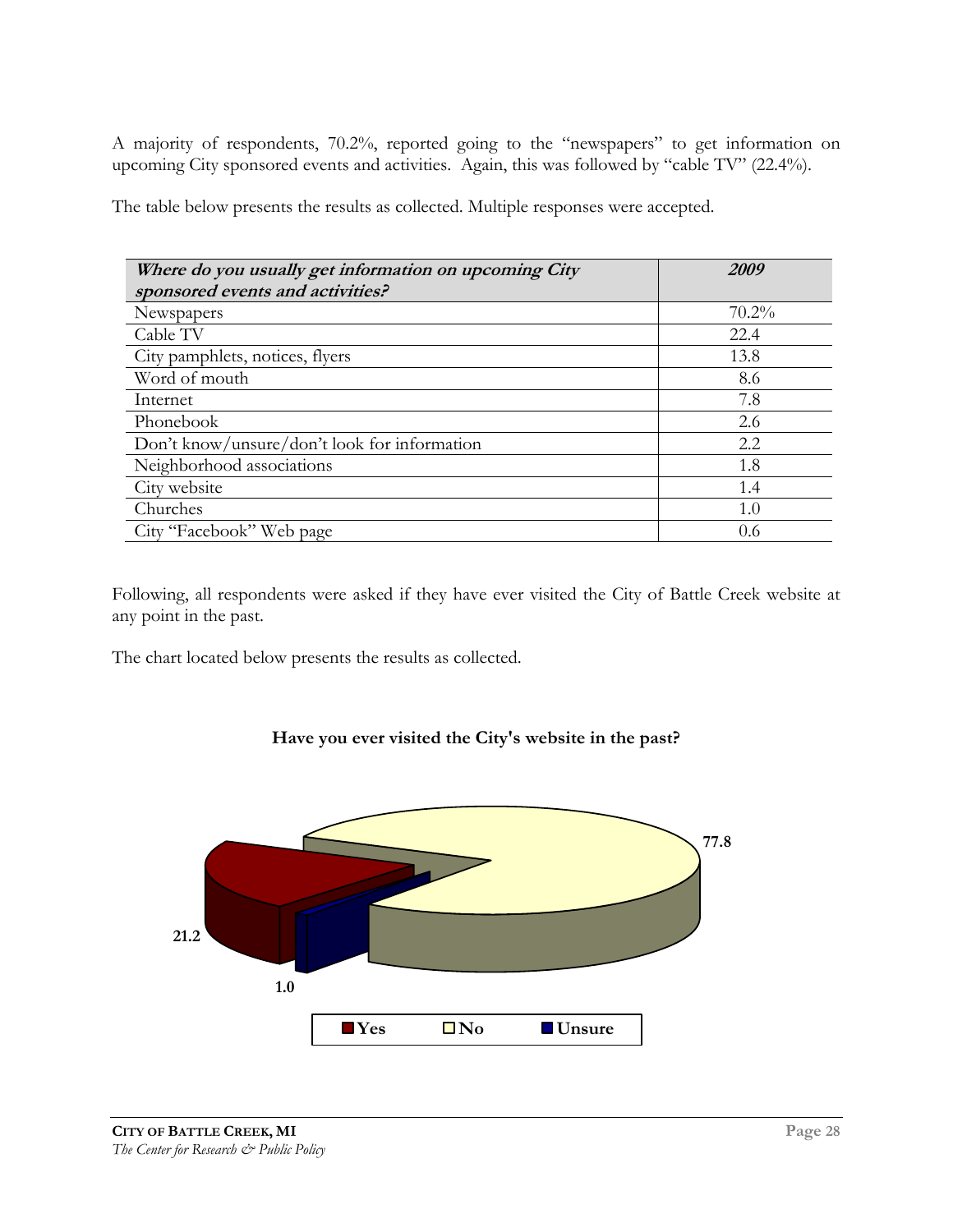Those respondents (21.2% or 106 respondents) who had visited the website were asked to rate the website on three characteristics using a scale of one to ten where one was very good and ten was very poor. The following table presents positive ratings (1-4) for each of the characteristics. Once again, data has been presented with "don't know" responses included and excluded for comparison.

| Website                       | 2009                                              | 2009                                       |
|-------------------------------|---------------------------------------------------|--------------------------------------------|
|                               | <b>Positive Ratings</b><br>$(1-4 \text{ w}/D$ Ks) | <b>Positive Ratings</b><br>$(1-4 W/O$ DKs) |
| Finding what you need quickly | $63.2\%$                                          | 66.3                                       |
| Having useful information     | 60.4                                              | 64.0                                       |
| Visually pleasing             | 56.6                                              | 61 9                                       |



**Website characteristics - Positive Ratings (1-4)**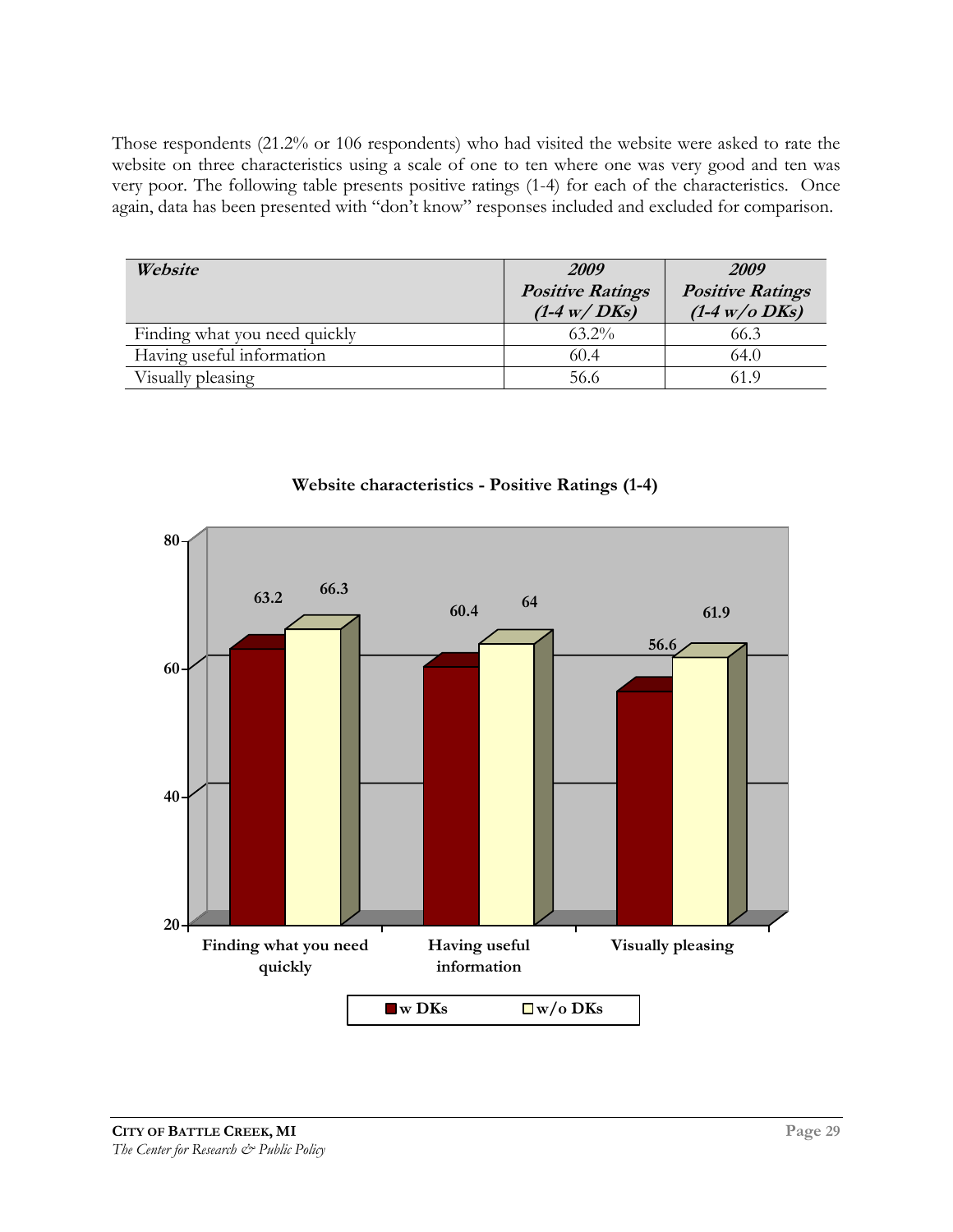## **COMMUNITY NEEDS**

As presented in the table and chart below, a large majority of respondents, 91.0%, reported to either "strongly agree" (51.4%) or "somewhat agree" (39.6%) with the following statement: **"As a resident of Battle Creek, you can make a difference in making your neighborhood a better place to live."** 

| "As a resident of Battle Creek, you can make a difference in<br>making your neighborhood a better place to live." | 2009     |
|-------------------------------------------------------------------------------------------------------------------|----------|
| Strongly agree                                                                                                    | $51.4\%$ |
| Somewhat agree                                                                                                    | 39.6     |
| Somewhat disagree                                                                                                 | 3.0      |
| Strongly disagree                                                                                                 | 2.2      |
| Don't know/unsure                                                                                                 | 3.8      |
| Total agree                                                                                                       | 91.0     |
| <b>Total disagree</b>                                                                                             | 52       |



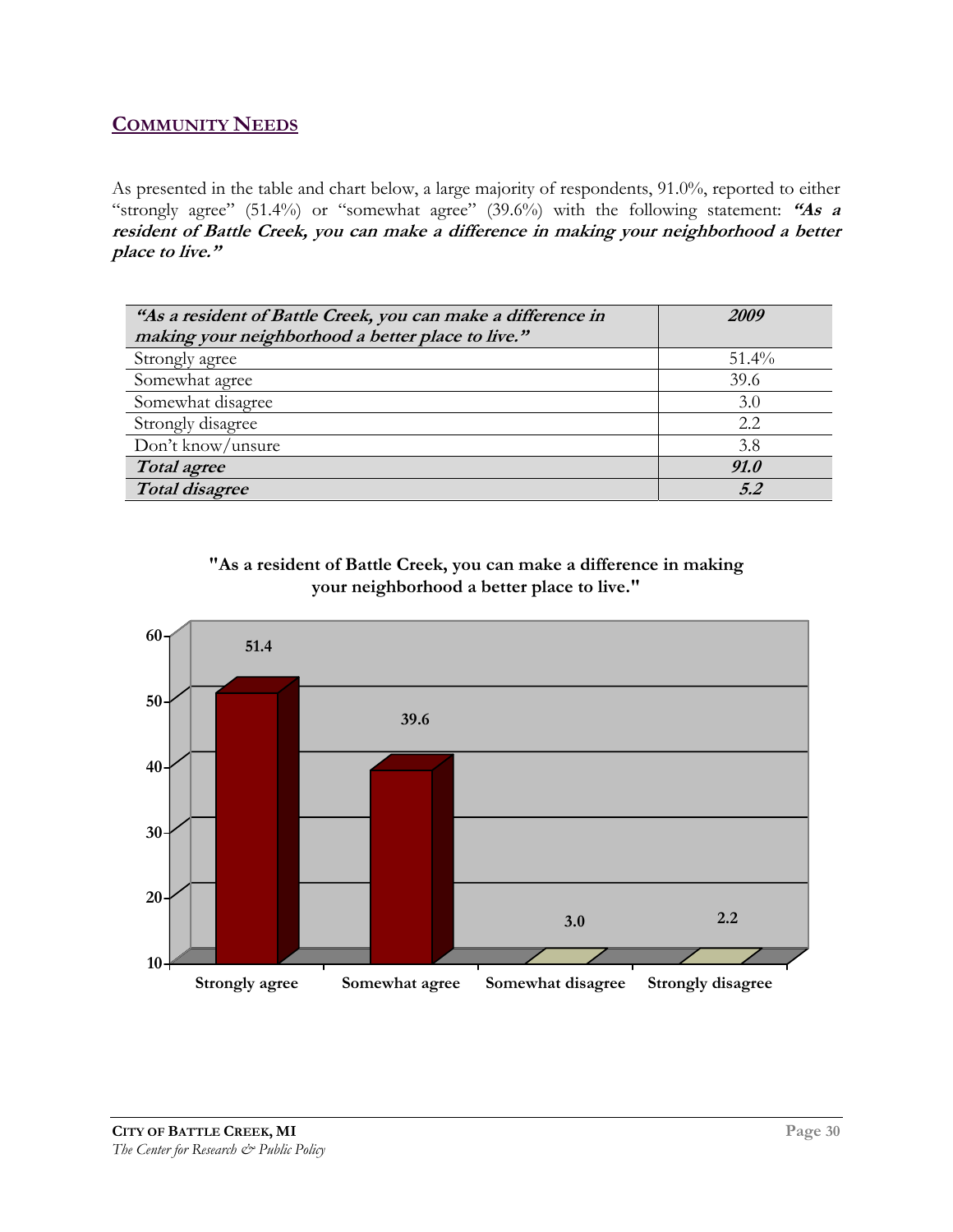Respondents were asked by researchers to provide examples of how they could make their neighborhoods a better place to live.

The following table presents the results as collected. Once again, readers should note that multiple responses were accepted.

| Examples on how residents can make their neighborhood a | 2009     |
|---------------------------------------------------------|----------|
| better place to live                                    |          |
| Organize/Participate in neighborhood association/watch  | $37.4\%$ |
| Partner/Volunteer with community organizations          | 23.0     |
| Pick-up/maintain public property                        | 19.0     |
| Organize/Participate in organized resident group        | 17.0     |
| Don't know/unsure                                       | 15.6     |
| Get involved in City Government                         | 11.6     |
| Adopt-a-park                                            | 3.2      |
| Other                                                   | 1.6      |

In an open-ended format question, all respondents were asked by researchers to report which needs of Battle Creek residents, or the Battle Creek community, they feel are unmet or under-met.

The table below presents the results as collected.

| Which needs are unmet or under-met? | 2009     |
|-------------------------------------|----------|
|                                     |          |
| None/don't know                     | $56.0\%$ |
| Elderly services                    | 6.4      |
| Street care                         | 4.6      |
| Tech services                       | 4.6      |
| Unemployment                        | 3.6      |
| Special needs activities            | 3.4      |
| Control violence                    | 3.0      |
| Restaurants                         | 2.8      |
| Homeless problem                    | 2.4      |
| Drug abusers                        | 2.2      |

Mentioned with less frequency: "snow plowing" (2.0%), "discrimination" (2.0%), "care of parks" (1.4%), "better library" (1.2%), "have leaf pick-up again" (1.2%), "improve education system" (1.0%), "improve local newspaper" (0.8%), "transportation issues" (0.8%), "utility company charges too much"  $(0.2\%)$  and " cost of living"  $(0.4\%)$ .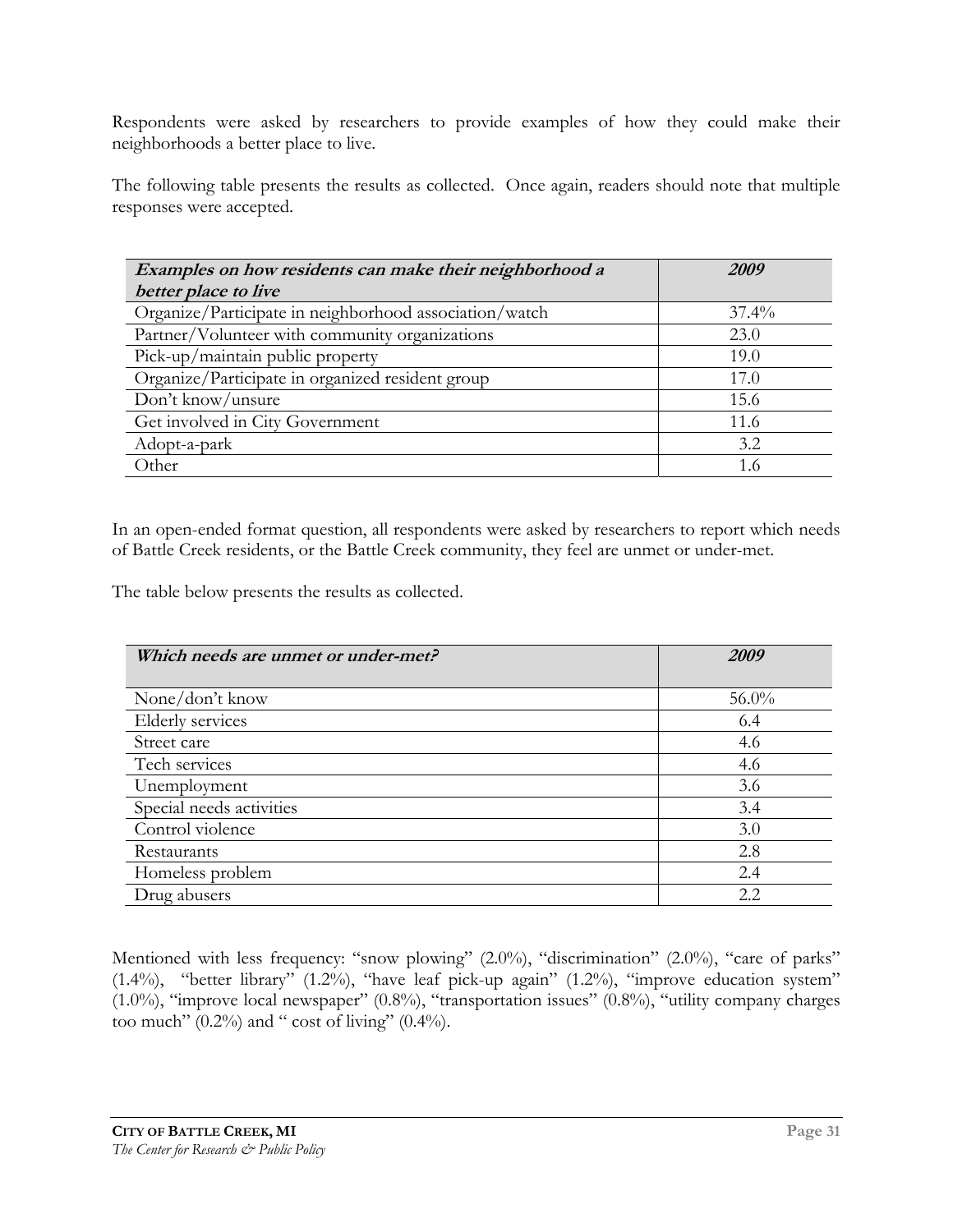Using their best guess, all respondents were asked to estimate the percentage of light sockets in their home, from 0 to 100%, which have compact fluorescent light bulbs.

As presented in the table below, nearly one-third of respondents, 31.8% estimated that "up to 10" percent of the light sockets in their home have compact fluorescent light bulbs. Another 21.4% of respondents reported an estimated "50 percent or more" of their light sockets have compact fluorescent light bulbs.

On average, respondents estimated that 36.33% of their light sockets have compact fluorescent light bulbs.

| Estimate the percentage of light sockets in your home from 0-<br>100%, which have compact fluorescent light bulbs | 2009  |
|-------------------------------------------------------------------------------------------------------------------|-------|
| $0-10%$                                                                                                           | 31.8% |
| $11 - 20\%$                                                                                                       | 6.6   |
| $21 - 30\%$                                                                                                       | 7.2   |
| $31 - 40\%$                                                                                                       | 4.0   |
| $41 - 50\%$                                                                                                       | 10.6  |
| $50\%$ or more                                                                                                    | 21.4  |
| Don't know/unsure                                                                                                 | 18.4  |
| Average percent                                                                                                   | 36.33 |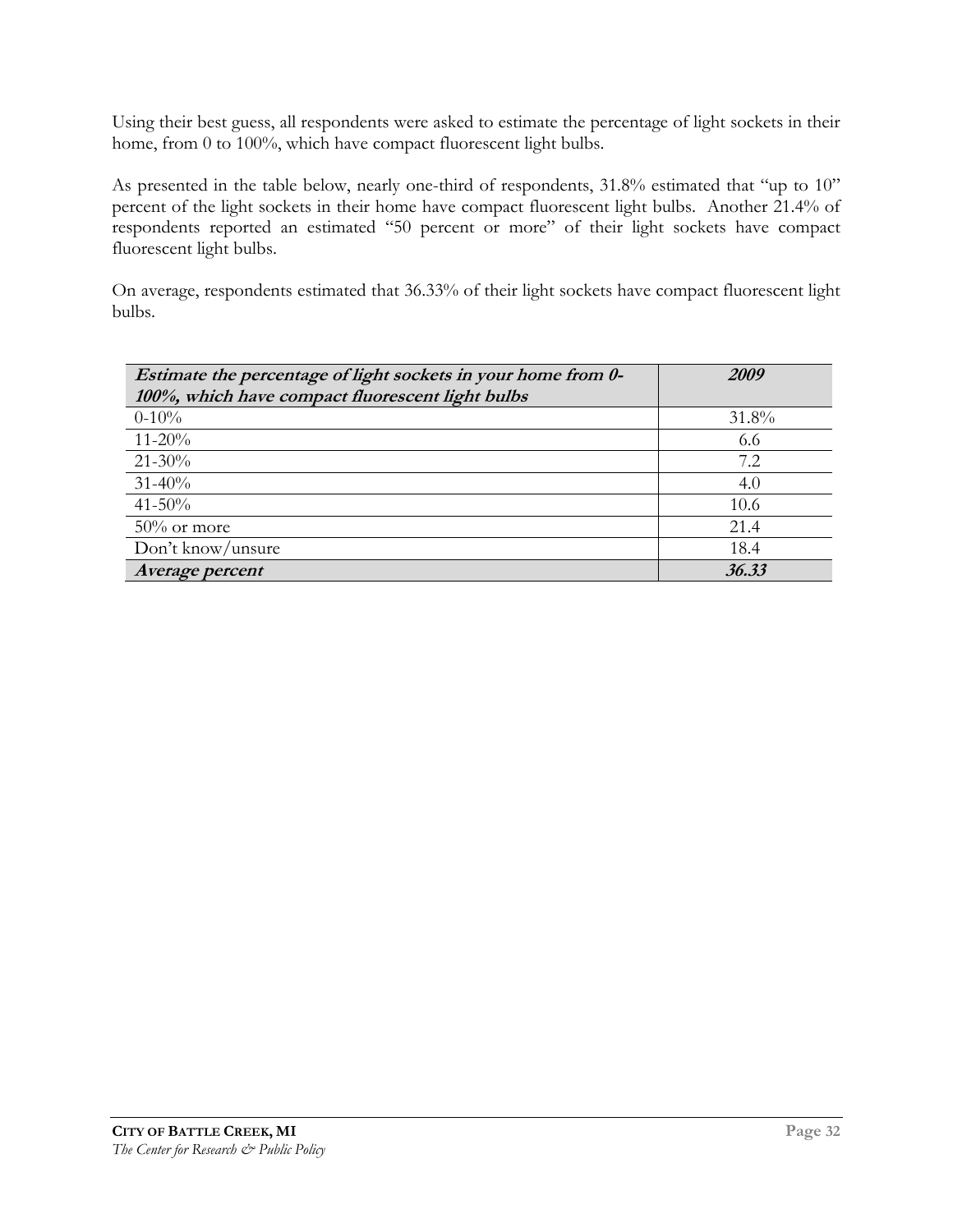## **DEMOGRAPHICS**

| <b>Access to internet</b>       | 2009  |
|---------------------------------|-------|
| Yes, at home                    | 31.4% |
| Yes, at work                    | 2.2   |
| Yes, both                       | 26.8  |
| No, but plan on having it       | 1.6   |
| No, and don't plan on having it | 36.8  |
| Don't know/unsure               | 1.2   |

| Type of internet service                     | 2009     |
|----------------------------------------------|----------|
|                                              |          |
| Dial-up Service                              | $12.9\%$ |
| Cable Modem                                  | 36.1     |
| DSL (Digital Subscriber Line)                | 43.2     |
| Other                                        | 2.3      |
| Don't know/unsure                            | 5.2      |
| Do not subscribe to internet service at home | 0.3      |

| Currently subscribe to             | 2009     |
|------------------------------------|----------|
| Cable subscriber                   | $65.0\%$ |
| Satellite subscriber               | 24.4     |
| Use antennae for television signal | 5.4      |
| Do not have television in home     | 2.8      |
| Don't know/unsure/Refused          | 2.4      |

| Children under the age of eighteen are currently living at home | <i>2009</i> |
|-----------------------------------------------------------------|-------------|
|                                                                 |             |
| Zero                                                            | 80.4%       |
| One                                                             | 10.4        |
| $\operatorname{Two}$                                            | 4.4         |
| Three                                                           | 2.0         |
| Four                                                            | 1.0         |
| Five                                                            | 0.4         |
| Don't know/unsure/Refused                                       |             |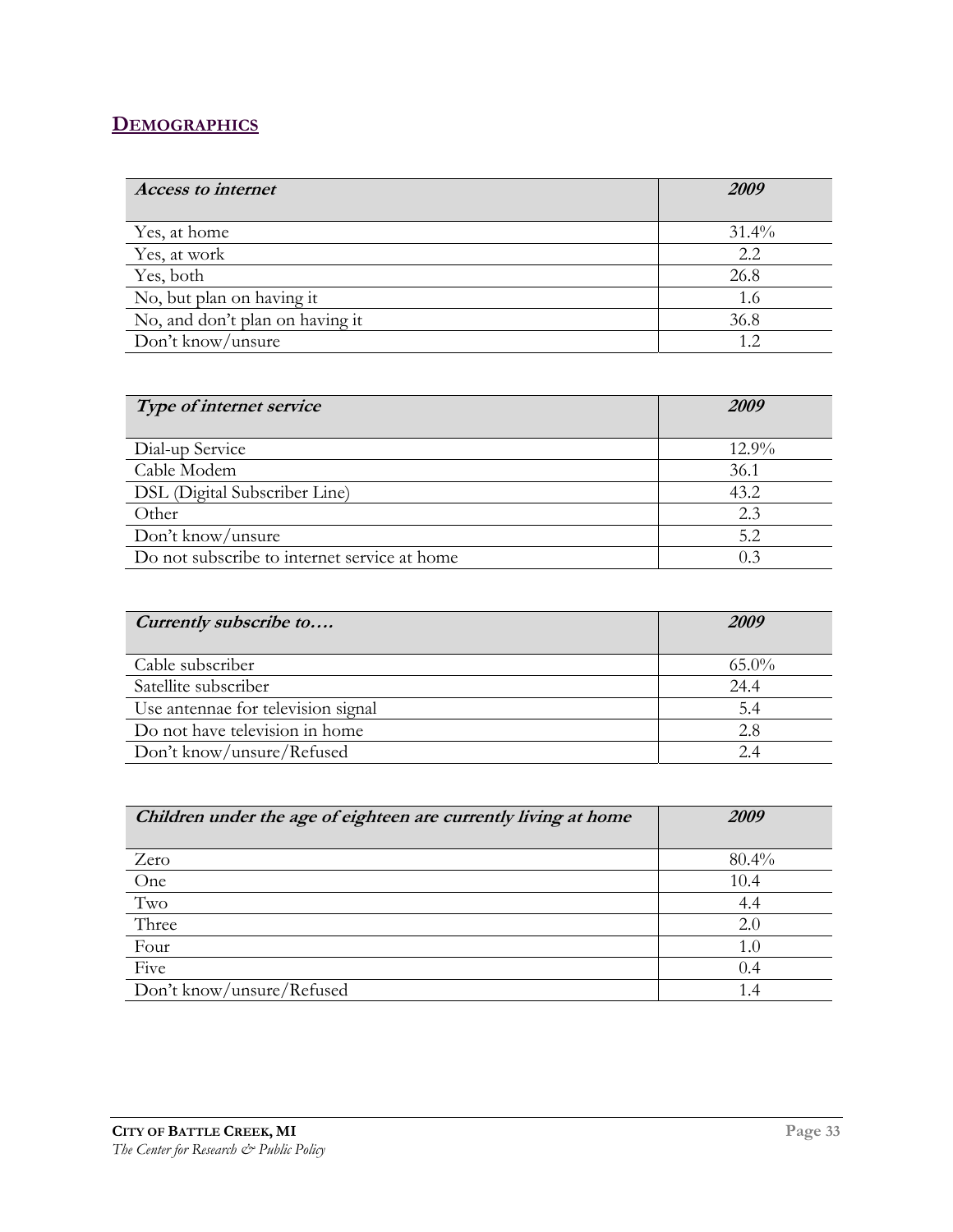| <b>Years in Battle Creek</b> | 2009 |
|------------------------------|------|
|                              |      |
| $1-10$                       | 9.8% |
| $11 - 20$                    | 11.0 |
| $21 - 30$                    | 10.8 |
| $31 - 40$                    | 9.0  |
| $41 - 50$                    | 17.6 |
| $51-60$                      | 16.8 |
| More than 60                 | 20.0 |
| Don't know/unsure            | 1.4  |
| Refused                      | 3.6  |

| Own or rent your current residence | <i>2009</i> |
|------------------------------------|-------------|
| Jwn                                | $74.0\%$    |
| Rent                               |             |
| Neither                            |             |

| Which elementary school do you live closest to? | 2009     |
|-------------------------------------------------|----------|
| Minges Brook                                    | $10.8\%$ |
| Riverside                                       | 8.4      |
| Westlake                                        | 8.0      |
| Urbandale                                       | 8.0      |
| Prairieview                                     | 7.0      |
| Fremont                                         | 5.6      |
| Verona                                          | 5.2      |
| Lamora                                          | 2.6      |
| Colburn                                         | 2.4      |
| Franklin                                        | 2.0      |
| Ann J Kellogg                                   | 1.6      |
| Washington                                      | 1.4      |
| Roosevelt                                       | 1.2      |
| McKinley                                        | 1.2      |
| Dudley                                          | 1.0      |
| Level                                           | 0.8      |
| Wilson                                          | 0.8      |
| Post                                            | 0.6      |
| Lincoln                                         | 0.4      |
| Don't know/unsure                               | 12.2     |
| Refused                                         | 2.4      |
| Other                                           | 16.4     |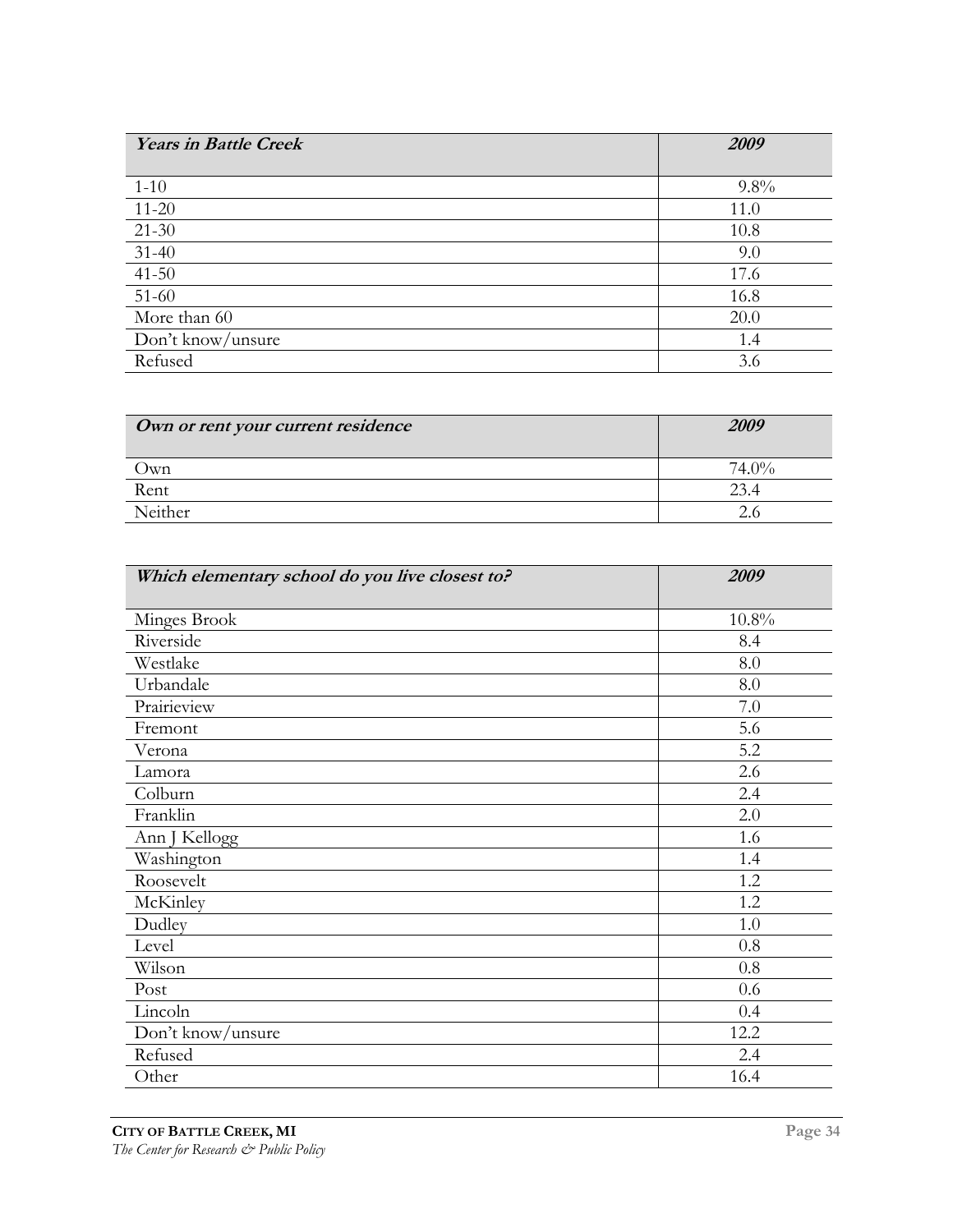| Type of home                 | <i>2009</i> |
|------------------------------|-------------|
| Single family detached       | 83.8%       |
| Multi-family house           | 3.0         |
| Town house/Duplex            | 2.2         |
| Apartment/Apartment Building | 4.8         |
| Condominium                  | 2.0         |
| Mobile Home                  | 2.2         |
| Don't know/unsure            | 0.2         |
| Refused                      | 1.8         |

| Age                   | 2009 |
|-----------------------|------|
|                       |      |
| 18-25                 | 7.4% |
| $26 - 35$             | 12.2 |
|                       | 16.6 |
| $\frac{36-45}{46-55}$ | 18.0 |
| $56 - 65$             | 19.8 |
| $66 - 75$             | 13.8 |
| 76 or older           | 11.4 |
| Refused               | 0.8  |

| Education                            | 2009    |
|--------------------------------------|---------|
|                                      |         |
| Eighth grade or less                 | $1.0\%$ |
| Some high school                     | 7.0     |
| High school graduate or GED          | 33.4    |
| Some technical school                | 0.8     |
| Technical school graduate            | 1.4     |
| Some college                         | 22.0    |
| College graduate                     | 22.6    |
| Post-graduate or professional degree | 7.6     |
| Refused                              | 4.2     |

| Gender | 2009  |
|--------|-------|
| Male   | 44.6% |
| Female | 55.4  |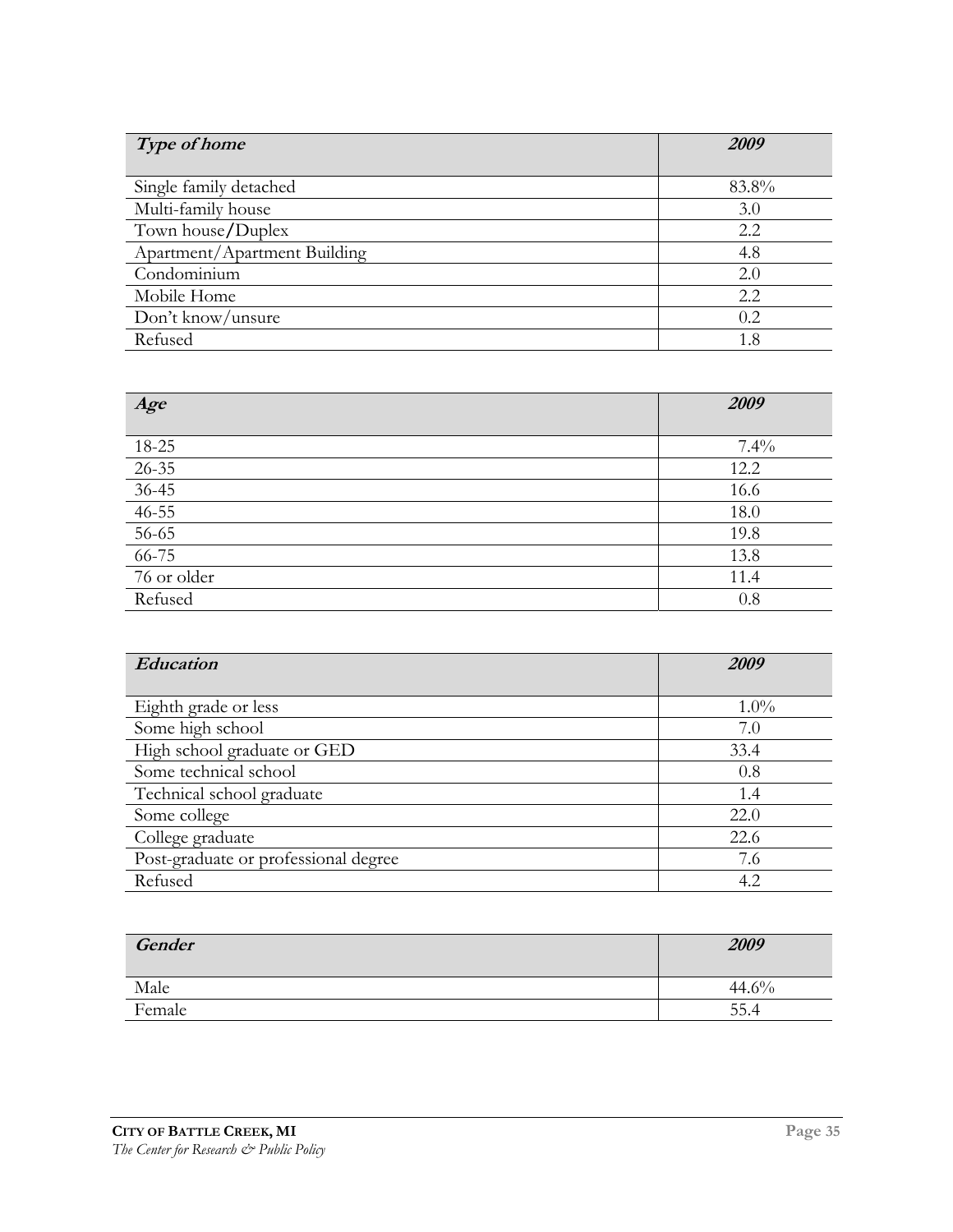| <i>Income</i>                    | <i>2009</i> |
|----------------------------------|-------------|
|                                  |             |
| Under \$25,000                   | $10.6\%$    |
| \$25,000 to less than \$50,000   | 16.4        |
| \$50,000 to less than \$100,000  | 16.2        |
| \$100,000 to less than \$150,000 | 4.4         |
| \$150,000 to less than \$250,000 | 1.8         |
| \$250,000 or more                | 0.8         |
| Don't know/unsure                | 3.2         |
| Refused                          | 46.6        |

| Hispanic       | 2009           |
|----------------|----------------|
| Yes            | $3.8\%$<br>э.o |
| N <sub>0</sub> | 96<br>0.4      |

| Race                                | 2009  |
|-------------------------------------|-------|
| White                               | 79.4% |
| African-American                    | 18.9  |
| Asian, Pacific Islander             | 0.4   |
| Aleutian, Eskimo or American Indian | 0.6   |
| Don't know/unsure                   | 0.2   |
| Refused                             | 0.4   |

| Current employment status                         | <i>2009</i> |
|---------------------------------------------------|-------------|
|                                                   |             |
| Working full-time                                 | $29.4\%$    |
| Working part-time                                 | 6.0         |
| Student                                           | 0.2         |
| Retired                                           | 49.8        |
| Unemployed – looking for work                     | 3.4         |
| Unemployed – not looking for work                 | 1.2         |
| Unemployed – unable to work because of disability | 5.2         |
| Homemaker                                         | 2.8         |
| Don't know/unsure/other                           | 2.0         |